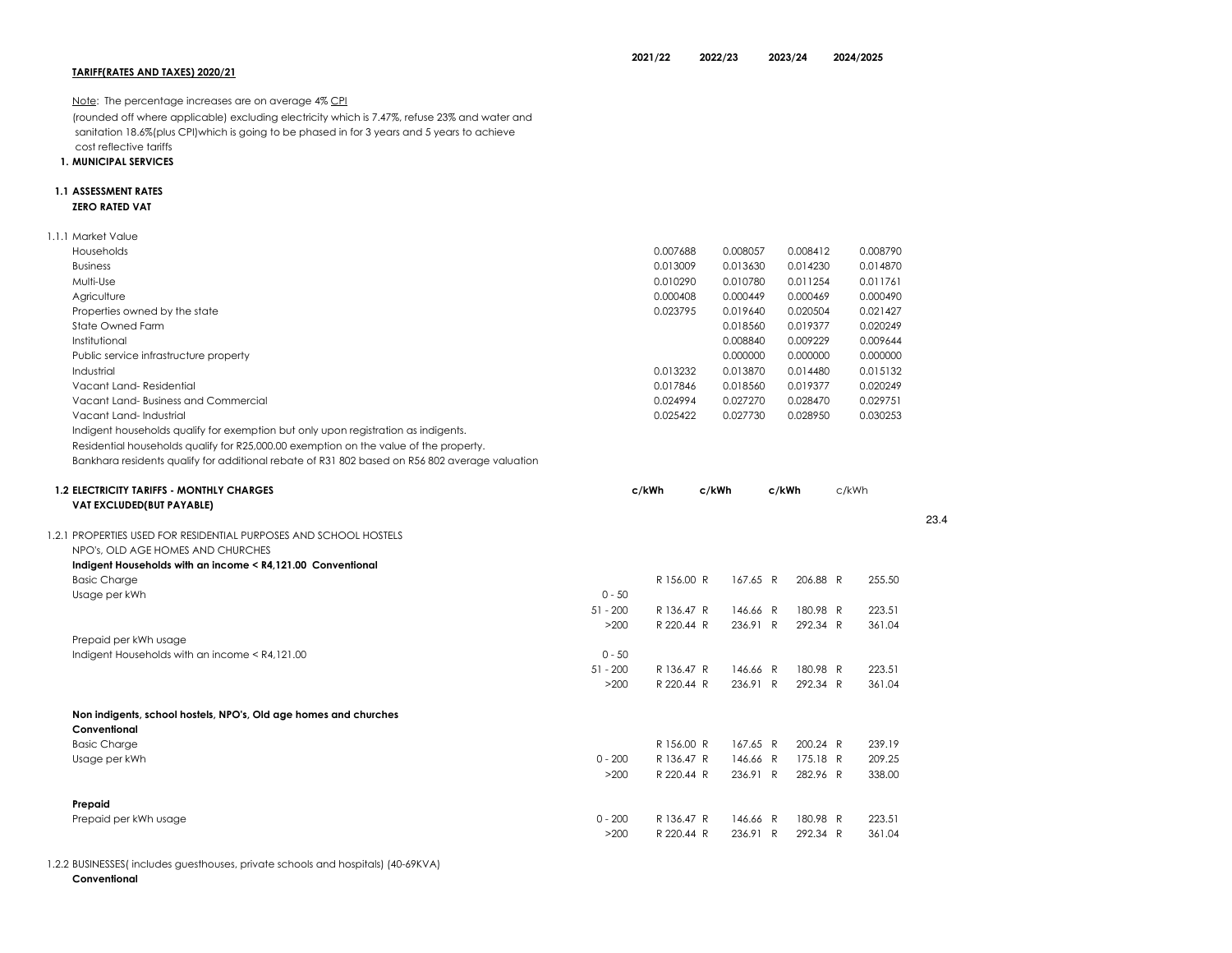|                                                                                                                | 2021/22      | 2022/23                            |              | 2023/24    |   | 2024/2025 |
|----------------------------------------------------------------------------------------------------------------|--------------|------------------------------------|--------------|------------|---|-----------|
| <b>Basic Charge</b>                                                                                            | R 756.95 R   | 813.49 R                           |              | 1 003.85 R |   | 1 239.76  |
| Usage per kWh                                                                                                  | R 195.11 R   | 209.69 R                           |              | 258.76 R   |   | 319.56    |
| Prepaid                                                                                                        |              |                                    |              |            |   |           |
| <b>Basic Charge</b>                                                                                            | R 401.70 R   | 431.71 R                           |              | 532.73 R   |   | 657.92    |
| Prepaid per kWh usage                                                                                          | R 243.43 R   | 261.61 R                           |              | 322.83 R   |   | 398.70    |
| 1.2.3 INDUSTRIAL: TRANSFORMER SUPPLIED BY CONSUMER                                                             |              |                                    |              |            |   |           |
| <b>Basic Charge</b>                                                                                            | R 2812.30 R  | 3022.38 R                          |              | 3729.62 R  |   | 4 606.08  |
| Usage per KVA                                                                                                  | R 307.22 R   | 330.17 R                           |              | 407.43 R   |   | 503.17    |
| Usage per kWh                                                                                                  | R 109.55 R   | 117.73 R                           |              | 145.28 R   |   | 179.42    |
| NOTE: A minimum KVA charge is payable based on 70 KVA/Month                                                    |              |                                    |              |            |   |           |
| 1.2.4 INDUSTRIAL: TRANSFORMER SUPPLIED BY MUNICIPALITY                                                         |              | $\mathsf{R}$                       | R            | ÷,         | R |           |
| <b>Basic Charge</b>                                                                                            | R 4 081.43 R | 4 3 8 6 . 3 1                      | $\mathsf{R}$ | 5412.71 R  |   | 6 684.70  |
| Usage per KVA (Demand charge)                                                                                  | R 301.98 R   | 324.54 R                           |              | 400.48 R   |   | 494.59    |
| Usage per kWh (Energy charge)                                                                                  | R 110.01 R   | 118.23 R                           |              | 145.89 R   |   | 180.18    |
| NOTE: A minimum KVA charge is payable based on 70 KVA/Month                                                    |              |                                    |              |            |   |           |
| 1.2.5 RESELLERS                                                                                                |              |                                    |              |            |   |           |
| <b>TRANSFORMER SUPPLIED BY CONSUMER</b>                                                                        |              |                                    |              |            |   |           |
| <b>Basic Charge</b>                                                                                            | R 2 812.30 R | 3022.38 R                          |              | 3729.62 R  |   | 4 606.08  |
| Usage per KVA (Demand charge)                                                                                  | R 307.22 R   | 330.17 R                           |              | 407.43 R   |   | 503.17    |
| Usage per kWh (Energy charge)                                                                                  | R 109.55 R   | 117.73 R                           |              | 145.28 R   |   | 179.42    |
| NOTE: A minimum KVA charge is payable based on 70 KVA/Month                                                    |              |                                    |              |            |   |           |
| 1.2.6 BULK USERS 2 - Large Power Users (>500kVA)                                                               |              |                                    |              |            |   |           |
| <b>Basic Charge</b>                                                                                            | R 1 651.86 R | 1775.26 R                          |              | 2 190.67 R |   | 2705.48   |
| Usage per KVA - Demand charge                                                                                  | R 225.15 R   | 241.97 R                           |              | 298.59 R   |   | 368.76    |
| Usage per kWh - Peak                                                                                           | R 348.41 R   | 374.44 R                           |              | 462.05 R   |   | 570.64    |
| - Standard                                                                                                     | R 154.72 R   | 166.27 R                           |              | 205.18 R   |   | 253.40    |
| - Off Peak                                                                                                     | R 82.22 R    | 88.36 R                            |              | 109.04 R   |   | 134.66    |
| 1.2.7 ORGANS OF STATE                                                                                          |              |                                    |              |            |   |           |
| Conventional                                                                                                   |              |                                    |              |            |   |           |
| <b>Basic Charge</b>                                                                                            | R 757.08 R   | 813.63 R                           |              | 1 004.02 R |   | 1 239.97  |
| Usage per kWh                                                                                                  | R 195.11 R   | 209.68 R                           |              | 258.75 R   |   | 319.56    |
| Prepaid                                                                                                        |              |                                    |              |            |   |           |
| <b>Basic Charge</b>                                                                                            | R 401.76 R   | 431.77 R                           |              | 532.81 R   |   | 658.02    |
| Prepaid per kWh usage                                                                                          | R 243.43 R   | 261.61 R                           |              | 322.83 R   |   | 398.70    |
|                                                                                                                |              |                                    |              |            |   |           |
| 1.2.8 Availability charge: This fee is payable in respect of<br>any property that is not connected to the Main |              |                                    |              |            |   |           |
| Service which may in the opinion of the Municipality                                                           |              |                                    |              |            |   |           |
| be provided with the necessary service.                                                                        |              |                                    |              |            |   |           |
| <b>Domestic</b>                                                                                                | R 155.84 R   | 167.48 R                           |              | 206.67 R   |   | 255.24    |
| Commercial, Industrial and Organs of state                                                                     | R 401.76 R   | 431.77 R                           |              | 532.81 R   |   | 658.02    |
|                                                                                                                |              |                                    |              |            |   |           |
| 1.2.9 Shifting of Prepaid meters                                                                               |              | R 4 481.57 R 4 816.34 R 5 028.26 R |              |            |   | 5 254.53  |
| 1.2.10 Reverting back from prepaid power to conventional metered power                                         |              | R 4 481.57 R 4 816.34 R 5 028.26 R |              |            |   | 5 254.53  |
| 1.2.11 Temporary meters (220v 3-phase mainstream breaker - 80amps)                                             |              | R 1 228.52 R 1 320.29 R 1 378.38 R |              |            |   | 1440.41   |
|                                                                                                                |              |                                    |              |            |   |           |

1.2.12 Replacement of meters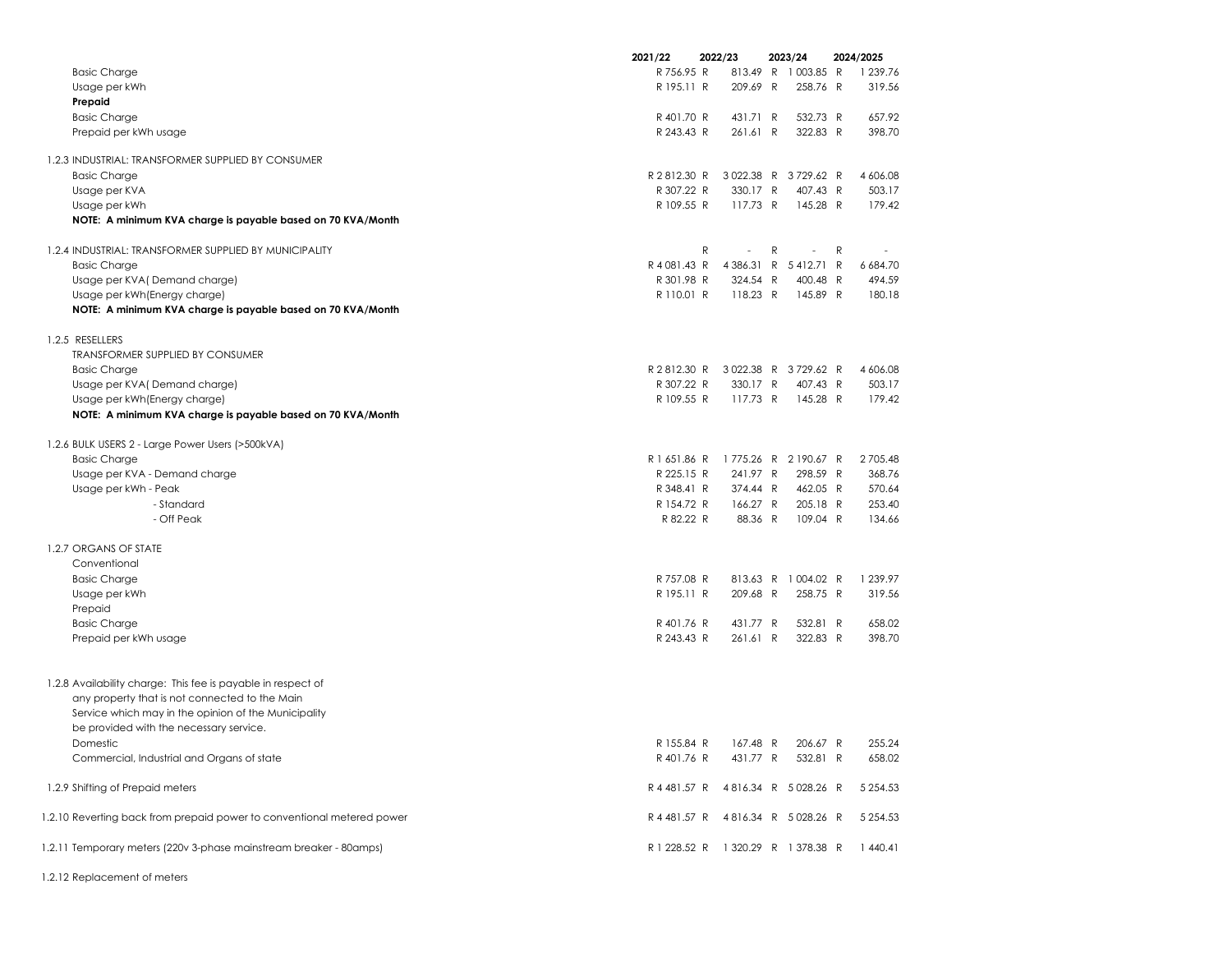|                                                                                                 | 2021/22<br>2022/23 |           | 2023/24                  | 2024/2025   |              |       |
|-------------------------------------------------------------------------------------------------|--------------------|-----------|--------------------------|-------------|--------------|-------|
| 1.3. WATER SERVICES - EXCLUDING VAT(BUT PAYABLE) - MONTHLY CHARGES<br>VAT EXCLUDED(BUT PAYABLE) |                    |           |                          |             |              |       |
| 1.3.1 Indigent Households with an income < R4.121.00                                            | 0kl - 6kl          | R 0.00 R  | $\overline{\phantom{a}}$ | R<br>$\sim$ | R            |       |
|                                                                                                 | 7kl-12kl           | R 11.86 R | 14.54 R                  | 17.88 R     |              | 22.01 |
|                                                                                                 | 13kl-36kl          | R 12.20 R | 14.95 R                  | 18.39 R     |              | 22.64 |
|                                                                                                 | >36k               | R 12.31 R | 15.09 R                  | 18.57 R     |              | 22.85 |
| 1.3.2 RESIDENTIAL PROPERTIES                                                                    |                    |           |                          |             |              |       |
|                                                                                                 | 0kl - 12kl         | R 11.86 R | 14.54 R                  | 17.88 R     |              | 22.01 |
|                                                                                                 | 13kl-36kl          | R 12.20 R | 14.95 R                  | 18.39 R     |              | 22.64 |
|                                                                                                 | >36k               | R 12.31 R | 15.09 R                  | 18.57 R     |              | 22.85 |
| PREPAID WATER RESIDENTIAL (WRENCHVILLE AND KURUMAN)                                             |                    |           |                          |             |              |       |
| Indigent Households with an income < R4.121.00                                                  | 0kl - 6kl          |           | R<br>$\overline{a}$      | R<br>$\sim$ | $\mathsf{R}$ |       |
|                                                                                                 | 7kl-12kl           |           | R<br>18.62 R             | 22.90 R     |              | 28.19 |
|                                                                                                 | 13kl-36kl          |           | 19.14 R<br>$\mathsf{R}$  | 23.54 R     |              | 28.98 |
|                                                                                                 | >36k               |           | $\mathsf{R}$<br>19.32 R  | 23.76 R     |              | 29.25 |
| Non indigent households                                                                         | 0kl - 12kl         |           | 18.62 R<br>$\mathsf{R}$  | 22.90 R     |              | 28.19 |
|                                                                                                 | 13kl-36kl          |           | ${\sf R}$<br>19.14 R     | 23.54 R     |              | 28.98 |
|                                                                                                 | >36k               |           | $\mathsf{R}$<br>19.32 R  | 23.76 R     |              | 29.25 |
| SEDIBENG AREAS (HOUSEHOLDS ONLY)                                                                | 0kl - 12kl         | R 8.84 R  | 10.83 R                  | 13.32 R     |              | 16.40 |
|                                                                                                 | 13kl-36kl          | R 9.62 R  | 11.79 R                  | 14.50 R     |              | 17.85 |
|                                                                                                 | >36k               | R 10.22 R | 12.53 R                  | 15.41 R     |              | 18.97 |
| 1.3.3 NON-PROFIT ORGANISATION                                                                   | 0kl - 12kl         | R 11.86 R | 14.54 R                  | 17.88 R     |              | 22.01 |
|                                                                                                 | 13kl-36kl          | R 12.20 R | 14.95 R                  | 18.39 R     |              | 22.64 |
|                                                                                                 | >36k               | R 12.31 R | 15.09 R                  | 18.57 R     |              | 22.85 |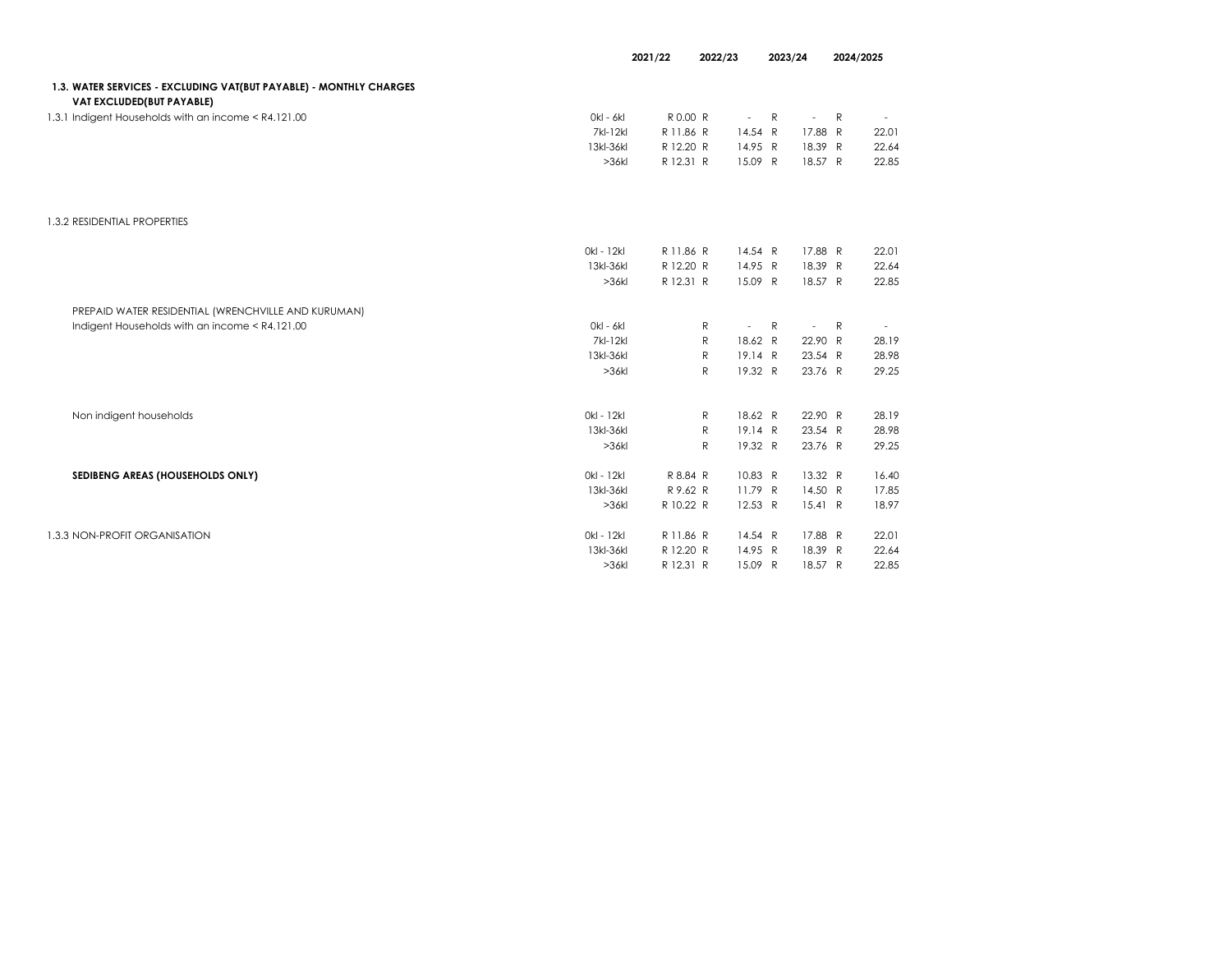|                                                                                                                                                                                                     | 2021/22                            | 2022/23      |          |   | 2023/24               |   | 2024/2025                          |
|-----------------------------------------------------------------------------------------------------------------------------------------------------------------------------------------------------|------------------------------------|--------------|----------|---|-----------------------|---|------------------------------------|
| 1.3.4 ALL OTHER PROPERTIES NOT DEFINED ABOVE (BUSINESS AND GOVERNMENT BUILDINGS)                                                                                                                    |                                    |              |          |   |                       |   |                                    |
| <b>Basic Charge</b>                                                                                                                                                                                 | R 70.80 R                          |              | 86.80 R  |   | 106.77 R              |   | 131.43                             |
| Per kiloliter usage                                                                                                                                                                                 | R 20.45 R                          |              | 25.08 R  |   | 30.84 R               |   | 37.97                              |
| Prepaid kiloliter usage                                                                                                                                                                             |                                    | R            | 37.37 R  |   | 45.97 R               |   | 56.58                              |
| Bulk water purchases (Commercial) Per kl - supply to households<br>Bulk water purchases - Commercial supply (As per contract)                                                                       | R 130.42 R                         |              | 159.89 R |   | 196.66 R              |   | 242.09                             |
| 1.3.5 SEWER WATER IRRIGATION                                                                                                                                                                        | R 240.18 R                         |              | 294.46 R |   | 362.19 R              |   | 445.86                             |
| Filling of swimmingpool + VAT                                                                                                                                                                       | R 548.90 R                         |              | 672.95 R |   | 827.73 R              |   | 1018.93                            |
| Swimming pool draining                                                                                                                                                                              | R 712.21 R                         |              |          |   | 873.16 R 1073.99 R    |   | 1 322.08                           |
| 1.3.6 First Eye (Water)<br>Per Liter                                                                                                                                                                | R 10.87 R                          |              | 13.32 R  |   | 16.39 R               |   | 20.17                              |
| 1.3.7 Shifting of water meters                                                                                                                                                                      |                                    |              |          |   |                       |   |                                    |
| Residential                                                                                                                                                                                         |                                    | $\mathsf{R}$ | 680.00 R |   | 836.40 R              |   | 1029.61                            |
| <b>Business</b>                                                                                                                                                                                     |                                    | R            |          |   | 850.00 R 1045.50 R    |   | 1 287.01                           |
| Industrial                                                                                                                                                                                          |                                    | R            |          |   | 1 200.00 R 1 476.00 R |   | 1816.96                            |
| 1.3.8 Damage to infrastructure                                                                                                                                                                      |                                    |              |          |   |                       |   | R 15000.00 R 18 450.00 R 22 711.95 |
| 1.4. DOMESTIC REFUSE - MONTHLY CHARGES<br><b>VAT EXCLUDED</b>                                                                                                                                       |                                    |              |          |   |                       |   |                                    |
| 1.4.1 Residential -1 x removal/week                                                                                                                                                                 |                                    |              |          |   |                       |   |                                    |
| RO - R4 320                                                                                                                                                                                         | R 0.00 R                           |              |          | R |                       | R |                                    |
| > R4 320                                                                                                                                                                                            | R 120.42 R                         |              | 152.93 R |   | 194.83 R              |   | 248.41                             |
| 1.4.3 GARDEN (RESIDENTIAL) REFUSE                                                                                                                                                                   |                                    |              |          |   |                       |   |                                    |
| 1. Removal (with 14 days notice)<br>(If dumped in dumping site by resident)<br>(If dumped outside property a fine of R500.00 may be levied)<br>(On open sites, the owner will be penalized R150.00) | R 330.11 R                         |              | 419.24 R |   | 534.11 R              |   | 680.99                             |
| Illegal Dumping (Household)                                                                                                                                                                         | R 1 203.90 R                       |              |          |   | 1 500.00 R 1 911.00 R |   | 2 436.53                           |
| Illegal Dumping (Business and organ of state)                                                                                                                                                       | R 3 611.71 R 4 586.87 R 5 843.67 R |              |          |   |                       |   | 7 450.68                           |
| 1.4.4 BUSINESSES                                                                                                                                                                                    |                                    |              |          |   |                       |   |                                    |
| Per holder 1 x removal per week                                                                                                                                                                     | R 247.44 R                         |              | 314.25 R |   | 400.35 R              |   | 510.45                             |
| Per holder 7x removals per week                                                                                                                                                                     | R 363.65 R                         |              |          |   | 1 257.00 R 1 601.42 R |   | 2041.81                            |
| AVAILABILITY CHARGES (RESIDENTIAL AND BUSINESS)                                                                                                                                                     |                                    |              |          |   |                       |   |                                    |
| 1 x removal per week                                                                                                                                                                                | R 188.20 R                         |              | 239.01 R |   | 304.50 R              |   | 388.24                             |
| 2 x removal per week                                                                                                                                                                                | R 335.06 R                         |              | 425.53 R |   | 542.12 R              |   | 691.20                             |
| 3 x or more removals per week                                                                                                                                                                       | R 498.51 R                         |              | 633.11 R |   | 806.59 R              |   | 1 0 28.40                          |
| This fee is payable in respect of any property that is                                                                                                                                              |                                    |              |          |   |                       |   |                                    |

not connected to the main service which may in the

opinion of the Municipality be provided with the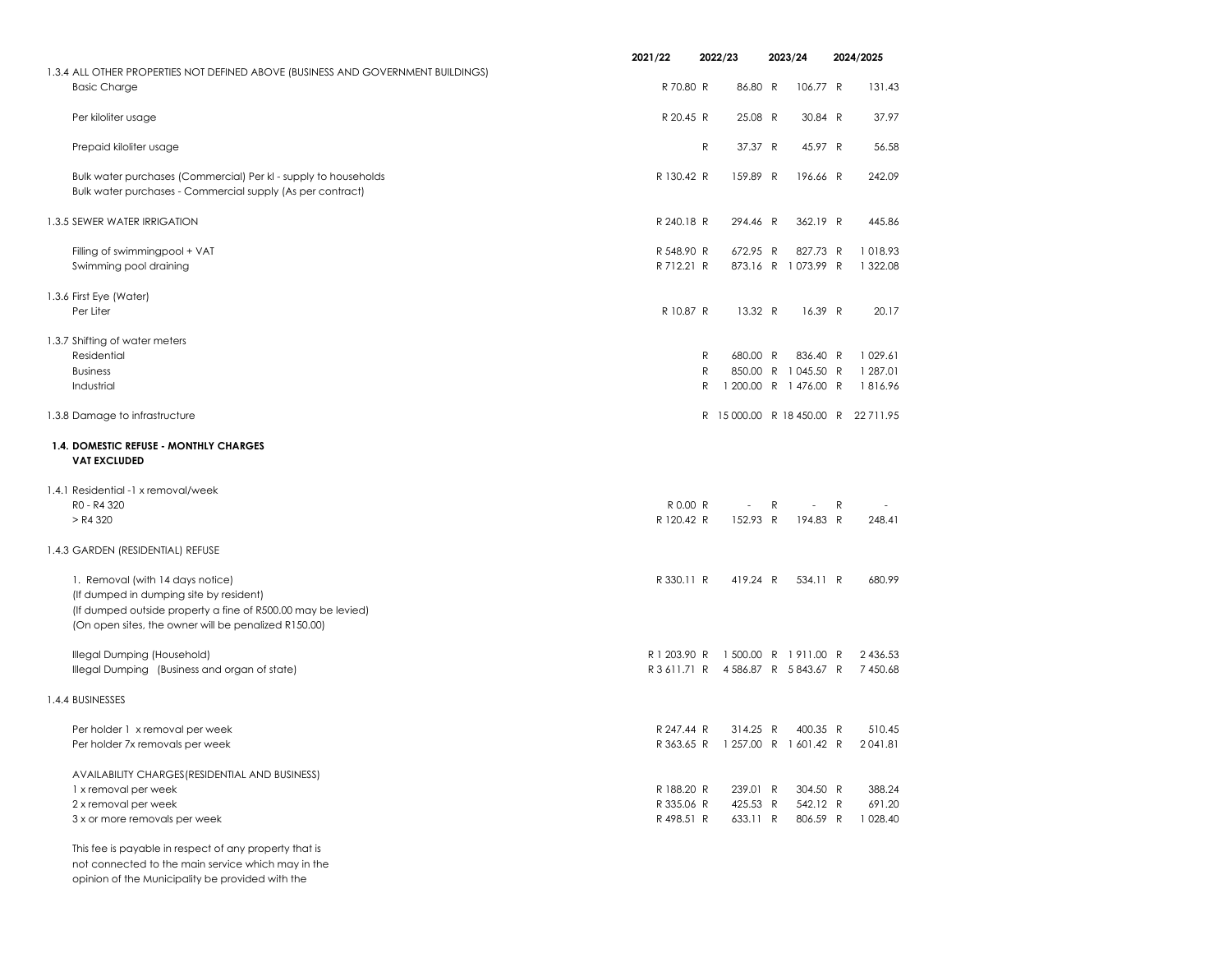|                                                                                     | 2021/22      | 2022/23                            | 2023/24               | 2024/2025     |
|-------------------------------------------------------------------------------------|--------------|------------------------------------|-----------------------|---------------|
| necessary service.                                                                  |              |                                    |                       |               |
| 1.4.5 USE OF LANDFILL SITE                                                          |              |                                    |                       |               |
| Per truck(10 cubic metres)                                                          | R 0.00 R     | $\overline{a}$                     | R<br>$\overline{a}$   | R             |
| Less than 4 tons pw                                                                 | R 1 025.52 R |                                    | 1 302.42 R 1 659.28 R | 2 115.58      |
| Between 4 and 8 tons pw                                                             |              | R 2051.05 R 2604.83 R 3318.56 R    |                       | 4 2 3 1 . 1 6 |
| More than 8 tons pw - Quote (as per special quote)                                  |              |                                    |                       |               |
| 1.4.6 BUILDING WASTE                                                                |              |                                    |                       |               |
| Load = 8 cubic metres Tipper Truck                                                  | R 997.44 R   |                                    | 1 266.75 R 1 613.84 R | 2057.64       |
| Less than 4 and 8 tons pw                                                           | R 1 662.40 R |                                    | 2 111.25 R 2 689.73 R | 3 4 29.41     |
| Between 4 and 8 tons                                                                |              | R 3 220.90 R 4 090.54 R 5 211.35 R |                       | 6 644.47      |
| More than 8 tons - Quote (as per special quote)                                     |              |                                    |                       |               |
| 1.4.7 Putreasabale waste (as per quotation)                                         |              |                                    |                       |               |
| NOTE:                                                                               |              |                                    |                       |               |
| The Community Service Department provides the information for the quantity removals |              |                                    |                       |               |
| per week and on which the tariff is established.                                    |              |                                    |                       |               |
| <b>1.5. SEWERAGE SERVICES - MONTHLY CHARGES</b>                                     |              |                                    |                       |               |
| VAT EXCLUDED(BUT PAYABLE)                                                           |              |                                    |                       |               |
| 1.5.1 Basic charge: All residential consumers including                             | R 93.30 R    | 97.03 R                            | 101.30 R              | 105.86        |
| indigents using > 6kl of water                                                      |              |                                    |                       |               |
| 1.5.2 Fixed charge for Mothibistadt                                                 |              |                                    |                       |               |
| 1.5.2.1 RESIDENTIAL                                                                 | R 249.69 R   | 259.68 R                           | 271.11 R              | 283.31        |
| (Including Businesses on Residential Properties, Flats)                             |              |                                    |                       |               |
|                                                                                     |              |                                    |                       |               |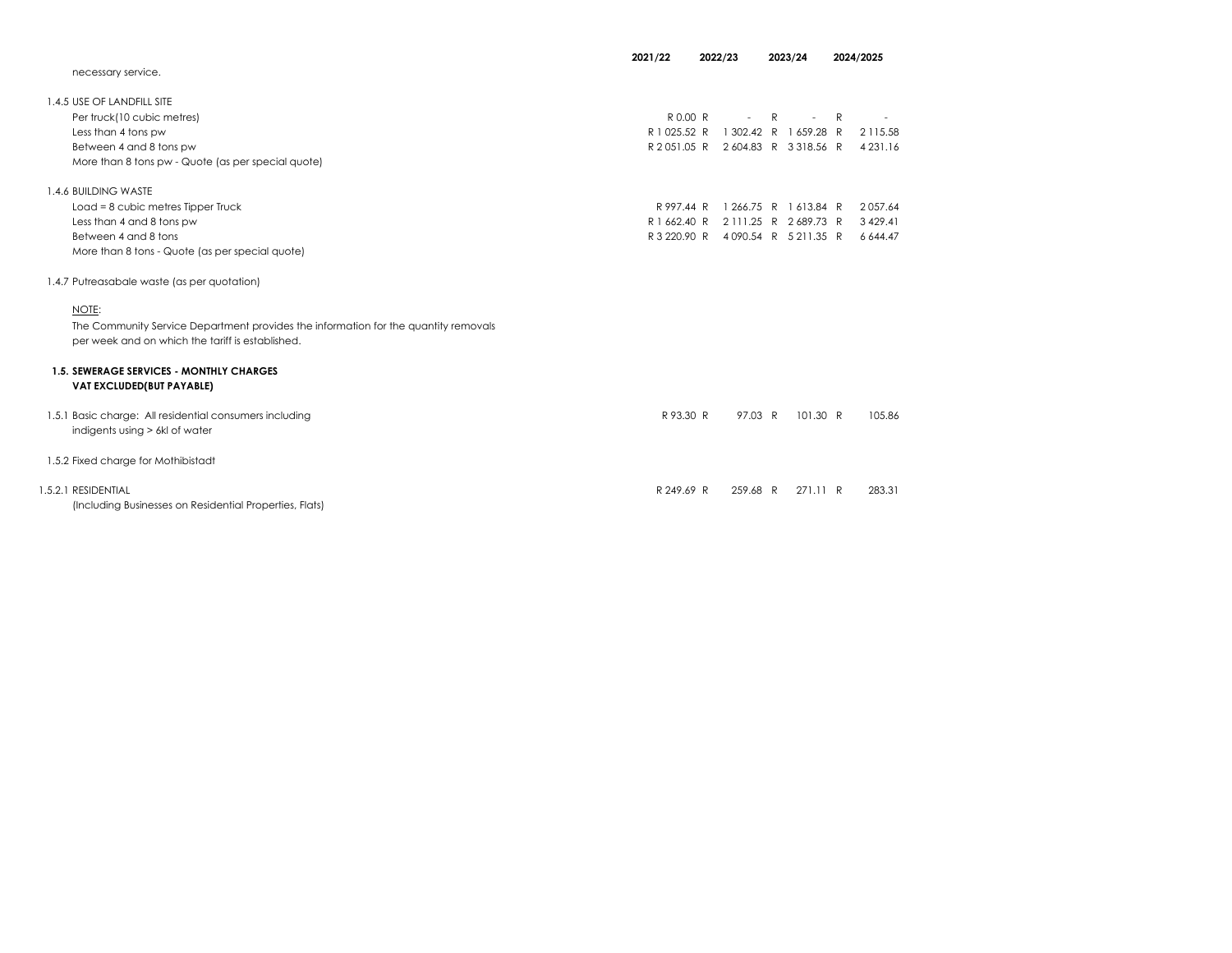| 1.5.2.2 Business, Industries and Institutional in Mothibistadt                                                                                                                   |                              |                     | 2021/22<br>R 514.49 R              | 2022/23<br>535.07 R   | 2023/24<br>558.61 R | 2024/2025<br>583.75 |
|----------------------------------------------------------------------------------------------------------------------------------------------------------------------------------|------------------------------|---------------------|------------------------------------|-----------------------|---------------------|---------------------|
| 1.5.3 Consumption based on water usage for Kuruman and Wrenchville                                                                                                               |                              |                     |                                    |                       |                     |                     |
| consumers<br>1.5.3.1 RESIDENTIAL (Including Businesses on Residential Properties, Flats)                                                                                         |                              |                     | R 0.23                             | 28%                   | 35%                 | 43%                 |
| 1.5.3.2 Business, Industries and Institutional                                                                                                                                   |                              |                     | R 0.40                             | 49%                   | 61%                 | 75%                 |
| 1.5.3.3 Water Purification Dealers                                                                                                                                               |                              |                     | R 706.42 R                         |                       | 866.07 R 1065.26 R  | 1 3 1 1 . 3 4       |
| 1.5.4 AVAILABILITY CHARGES                                                                                                                                                       |                              |                     | R 235.36 R                         | 244.77 R              | 255.54 R            | 267.04              |
| This fee is payable in respect of any property that is not connected to the main service<br>which may in the opinion of the Municipality be provided with the necessary service. |                              |                     |                                    |                       |                     |                     |
| 1.6. SUCTION SERVICES (SEWERAGE) - MONTHLY CHARGES<br><b>VAT EXCLUDED</b>                                                                                                        |                              |                     |                                    |                       |                     |                     |
| 1.6.1 Basic charge per month to be levied with the exception<br>that no charge will be levied in the event that a suction<br>service was rendered in a particular month.         |                              |                     | R 98.98 R                          | 102.93 R              | 107.46 R            | 112.30              |
| 1.6.2 SUCTION SERVICES:                                                                                                                                                          |                              |                     |                                    |                       |                     |                     |
| Ga-Segonyana area per kiloliter                                                                                                                                                  |                              |                     | R 58.29 R                          | 60.62 R               | 63.29 R             | 66.14               |
| Transport per km                                                                                                                                                                 |                              | (Empty)<br>(Loaded) | R 3.86 R<br>R 4.66 R               | 4.01 R<br>4.84 R      | 4.19 R<br>5.06 R    | 4.38<br>5.28        |
| <b>OUTSIDE GASEGONYANA AREA</b>                                                                                                                                                  |                              |                     |                                    |                       |                     |                     |
| Per kiloliter                                                                                                                                                                    |                              |                     | R 58.80 R                          | 61.15 R               | 63.85 R             | 66.72               |
| Transport per km                                                                                                                                                                 |                              | (Empty)             | R 7.79 R                           | 8.10 R                | 8.45 R              | 8.84                |
|                                                                                                                                                                                  |                              | (Loaded)            | R 10.92 R                          | 11.35 R               | 11.85 R             | 12.39               |
| Dumping at Sewer Plant (per load)                                                                                                                                                |                              |                     | R1018.86 R                         | 1059.62 R 1106.24 R   |                     | 1 156.02            |
| 1.6.3 ESP                                                                                                                                                                        |                              |                     | R                                  | 529.81 R              | 553.12 R            | 578.01              |
| <b>1.7 CONSUMER DEPOSITS</b><br><b>VAT NOT LEVIABLE</b>                                                                                                                          |                              |                     |                                    |                       |                     |                     |
| 1.7.1 Residential Properties:                                                                                                                                                    | Kuruman                      |                     | R 3 928.20 R                       | 4 085.32 R 4 265.08 R |                     | 4 4 5 7.01          |
|                                                                                                                                                                                  | Wrenchville                  |                     | R 3 928.20 R                       | 4 085.32 R 4 265.08 R |                     | 4 4 5 7.01          |
|                                                                                                                                                                                  | Mothibistad                  |                     | R 1 100.51 R                       | 1144.53 R 1194.89 R   |                     | 1 248.66            |
|                                                                                                                                                                                  | Bankhara-Bodulong            |                     | R 519.68 R                         | 540.47 R              | 564.25 R            | 589.64              |
|                                                                                                                                                                                  | All Indigent Households      |                     | R 519.68 R                         | 540.47 R              | 564.25 R            | 589.64              |
|                                                                                                                                                                                  | Households pre-paid metering |                     | R 1 925.89 R<br>${\sf R}$          | 2002.92 R 2091.05 R   | ${\sf R}$           | 2 185.15            |
| 1.7.2 Business Properties:                                                                                                                                                       | Kuruman                      |                     | R4814.71 R                         | 5 007.30 R 5 227.62 R |                     | 5 4 6 2.87          |
|                                                                                                                                                                                  | Wrenchville                  |                     | R 2 888.83 R                       | 3 004.38 R 3 136.57 R |                     | 3 277.72            |
|                                                                                                                                                                                  | Mothibistad                  |                     | R 2 888.83 R                       | 3004.38 R 3136.57 R   |                     | 3 277.72            |
|                                                                                                                                                                                  | Bankhara-Bodulong            |                     | R 2 888.83 R                       | 3004.38 R 3136.57 R   |                     | 3 277.72            |
|                                                                                                                                                                                  | Pre-paid Metering            |                     | R 2 308.01 R 2 400.33 R 2 505.94 R |                       |                     | 2618.71             |
|                                                                                                                                                                                  | 180+ amp Users               |                     | R 6 006.93 R                       | 6 247.21 R 6 522.08 R |                     | 6815.58             |
|                                                                                                                                                                                  |                              |                     |                                    |                       |                     |                     |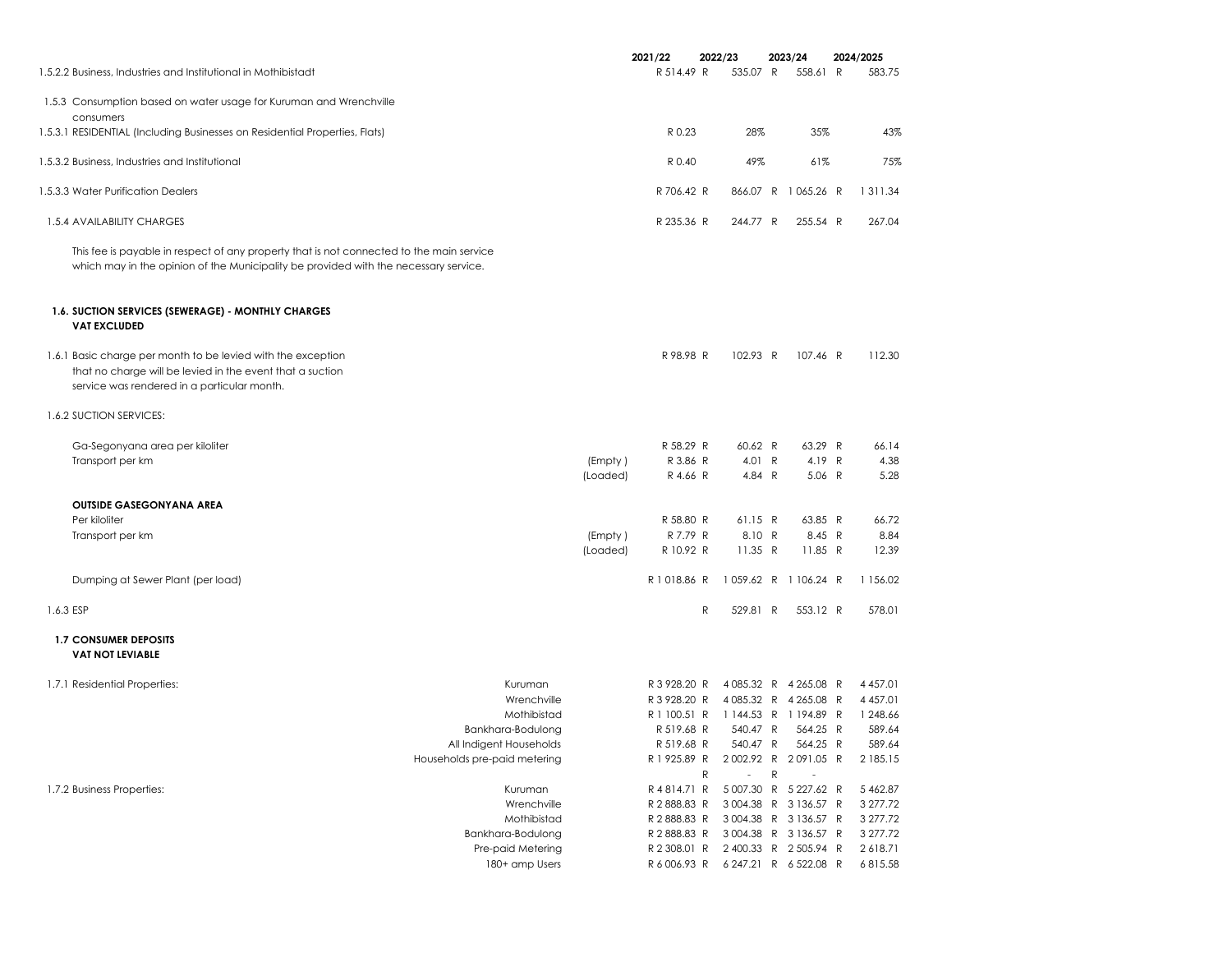| <b>NOTE:</b> New Consumers blacklisted at Credit Bureau:-                     | 2021/22                  | 2022/23              | 2023/24                                         |  | 2024/2025        |
|-------------------------------------------------------------------------------|--------------------------|----------------------|-------------------------------------------------|--|------------------|
| Applicable deposit x 2.0 excluding registered Indigent Households             |                          |                      |                                                 |  |                  |
|                                                                               |                          |                      |                                                 |  |                  |
| <b>1.8 CONNECTION FEES CONSUMER SERVICES</b>                                  |                          |                      |                                                 |  |                  |
| <b>VAT EXCLUDED</b>                                                           |                          |                      |                                                 |  |                  |
|                                                                               |                          |                      |                                                 |  |                  |
| Electricity<br>Water                                                          | R 240.23 R<br>R 240.23 R | 249.84 R<br>249.84 R | 260.84 R<br>260.84 R                            |  | 272.57<br>272.57 |
| Sewer                                                                         |                          |                      |                                                 |  |                  |
| A 50% rebate is allowed for all registered indigent households (R4,120.00)    |                          |                      |                                                 |  |                  |
|                                                                               |                          |                      |                                                 |  |                  |
| NEW CONNECTIONS for water, electricity and sewerage                           |                          |                      |                                                 |  |                  |
| Water                                                                         | R 1 657.80 R             |                      | 1724.11 R 1799.97 R                             |  | 1880.97          |
| Sewerage                                                                      |                          |                      | R973.18 R 1500.00 R 1566.00 R                   |  | 1 636.47         |
| The electricity new connection is determined by a quotation from electricians |                          |                      |                                                 |  |                  |
| Prepaid water meter                                                           |                          | $\mathsf{R}$         | 4500.00 R 4698.00 R                             |  | 4 909.41         |
|                                                                               |                          |                      |                                                 |  |                  |
| 1.8.1 Fire water connection (cost plus 10%)                                   |                          |                      |                                                 |  |                  |
|                                                                               |                          |                      |                                                 |  |                  |
| <b>1.9 METER TESTING</b>                                                      |                          |                      |                                                 |  |                  |
| <b>VAT EXCLUDED BUT PAYABLE</b>                                               |                          |                      |                                                 |  |                  |
|                                                                               |                          |                      |                                                 |  |                  |
| <b>Electricity Installation Safety</b>                                        | R 655.08 R               |                      | 1500.00 R 1566.00 R                             |  | 1 636.47         |
| <b>Water Meters</b>                                                           |                          |                      | R 655.08 R 2 500.00 R 2 610.00 R                |  | 2 7 2 7.45       |
|                                                                               |                          |                      |                                                 |  |                  |
|                                                                               |                          |                      |                                                 |  |                  |
| <b>1.10 INVESTIGATION OF COMPLAINTS</b>                                       |                          |                      |                                                 |  |                  |
| <b>VAT EXCLUDED BUT PAYABLE</b>                                               |                          |                      |                                                 |  |                  |
| Normal working hours                                                          | R 502.24 R               | 522.33 R             | 545.31 R                                        |  | 569.85           |
| After hours                                                                   | R 655.08 R               | 681.29 R             | 711.26 R                                        |  | 743.27           |
|                                                                               |                          |                      |                                                 |  |                  |
| 1.11 TAMPERING FEE / BYPASS(METERS)                                           |                          |                      |                                                 |  |                  |
|                                                                               |                          |                      |                                                 |  |                  |
| Penalty: Households                                                           | R 3 851.77 R             |                      | 7000.00 R 7308.00 R                             |  | 7 636.86         |
| : Business                                                                    |                          |                      | R 9 629.43 R 15 000.00 R 15 660.00 R            |  | 16 364.70        |
| : Industrial                                                                  |                          |                      | R 14 444.15 R 20 000.00 R 20 880.00 R 21 819.60 |  |                  |
| Plus: Average must be determined<br>Plus: Cost of replacing the meter         |                          |                      |                                                 |  |                  |
|                                                                               |                          |                      |                                                 |  |                  |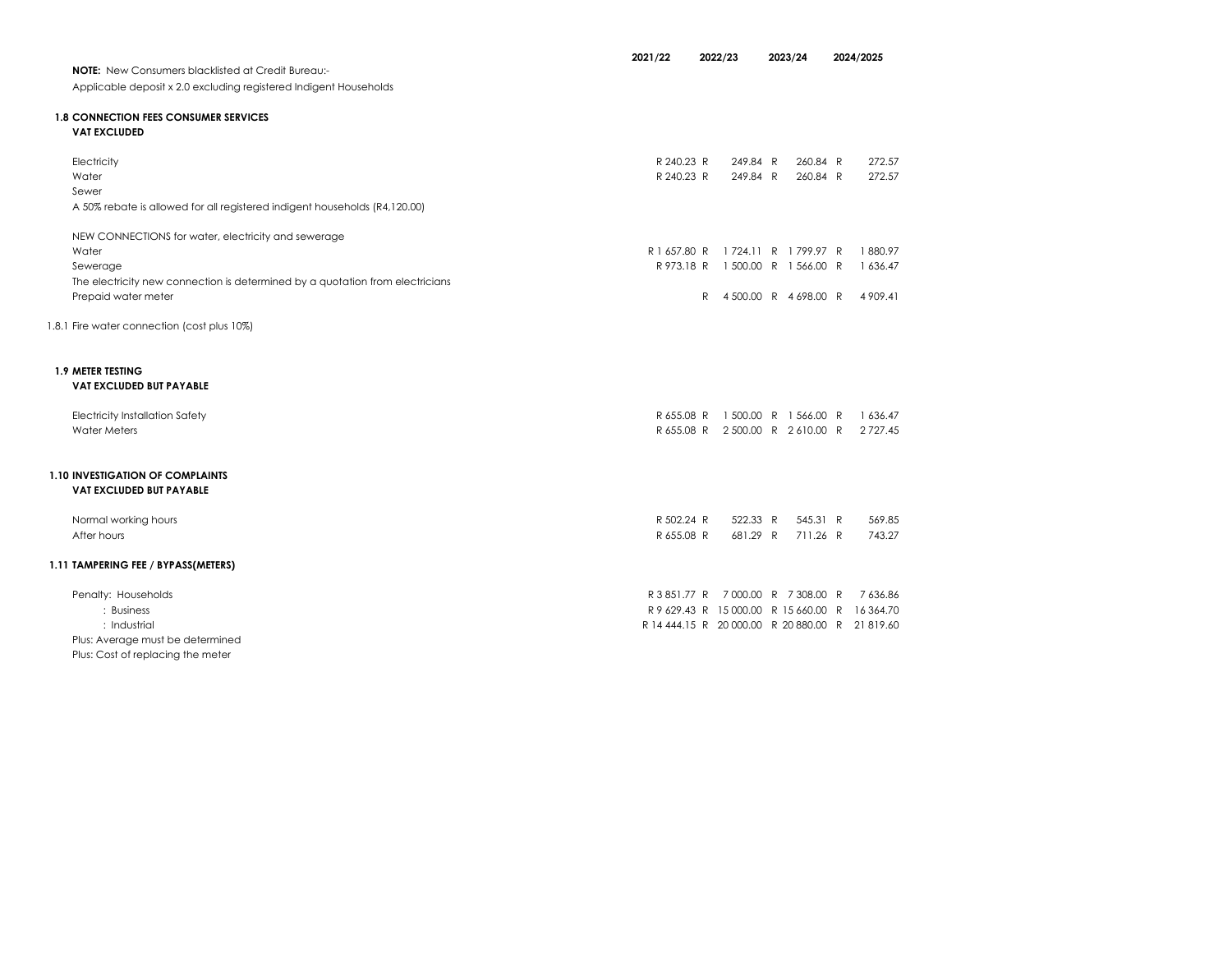|      |                                                                                          | 2021/22      | 2022/23  | 2023/24                               | 2024/2025     |        |
|------|------------------------------------------------------------------------------------------|--------------|----------|---------------------------------------|---------------|--------|
|      | 1.12 COMPUTER PRINT OUT PER PAGE: ACCOUNTS AND PROOF OF RESIDENCE<br><b>VAT EXCLUDED</b> |              |          |                                       |               |        |
|      | Per page                                                                                 | R 5.20 R     | 5.40 R   | 5.64 $R$                              |               | 5.89   |
|      | 1.13 DEBT COLLECTION ADMINISTRATION                                                      |              |          |                                       |               |        |
|      | 1.13.1 VAT EXCLUDED(BUT PAYABLE)                                                         |              |          |                                       |               |        |
|      | 1.13.2 Administration cost per record per month                                          | R 54.88 R    | 57.08 R  | 59.59 R                               |               | 62.27  |
|      | Default/non-payment of accounts:                                                         |              |          |                                       |               |        |
|      | Telephone notice                                                                         | R 77.16 R    | 80.25 R  | 83.78 R                               |               | 87.55  |
|      | Written final notice                                                                     | R 121.72 R   | 126.59 R | 132.16 R                              |               | 138.11 |
|      | Re-connection of services - Households                                                   | R 581.43 R   | 604.69 R | 631.30 R                              |               | 659.71 |
| 1.14 | Re-connection of services -Businesses                                                    |              |          | R967.25 R 1005.94 R 1050.20 R         | 1 0 9 7 . 4 6 |        |
|      | Illegal reconnection 25% outstanding debt(mimimum amount same as tampering fee)          |              |          |                                       |               |        |
|      | <b>COLLECTION COSTS</b>                                                                  |              |          |                                       |               |        |
|      | Final notice posted or delivered                                                         | R 120.63 R   | 125.46 R | 130.98 R                              |               | 136.87 |
|      | Summons: Revenue stamp                                                                   |              |          |                                       |               |        |
|      | Sheriff fees                                                                             |              |          |                                       |               |        |
|      | <b>Advertisements</b>                                                                    |              |          |                                       |               |        |
| 1.15 | Judgement notice to debtor                                                               | R 120.63 R   | 125.46 R | 130.98 R                              |               | 136.87 |
|      | 2. COMMUNITY FACILITIES                                                                  |              |          |                                       |               |        |
|      | <b>2.1 MUNICIPAL BUILDINGS</b>                                                           |              |          |                                       |               |        |
|      | VAT INCLUDED - RENTAL PER OCCASION                                                       |              |          |                                       |               |        |
|      | 2.1.1 TOWN HALL AND CIVIC CENTRE:                                                        |              |          |                                       |               |        |
|      | Rental: Weddings and Parties                                                             |              |          | R 3 599.72 R 3 750.00 R 3 915.00 R    | 4091.18       |        |
|      | Use of kitchen facilities                                                                | R 1 206.92 R |          | 1 260.00 R 1 315.44 R                 | 1 374.63      |        |
|      | Deposit                                                                                  |              |          | R 4 806.64 R 5 000.00 R 5 220.00 R    | 5 4 5 4 9 0   |        |
|      | Entertainment events - Rental                                                            |              |          | R 9 613.28 R 10 000.00 R 10 440.00 R  | 10 909.80     |        |
|      | Deposit                                                                                  |              |          | R 12 039.03 R 12 520.00 R 13 070.88 R | 13 659.07     |        |

10% Discount where there is an entrance fee for Charitable occassions.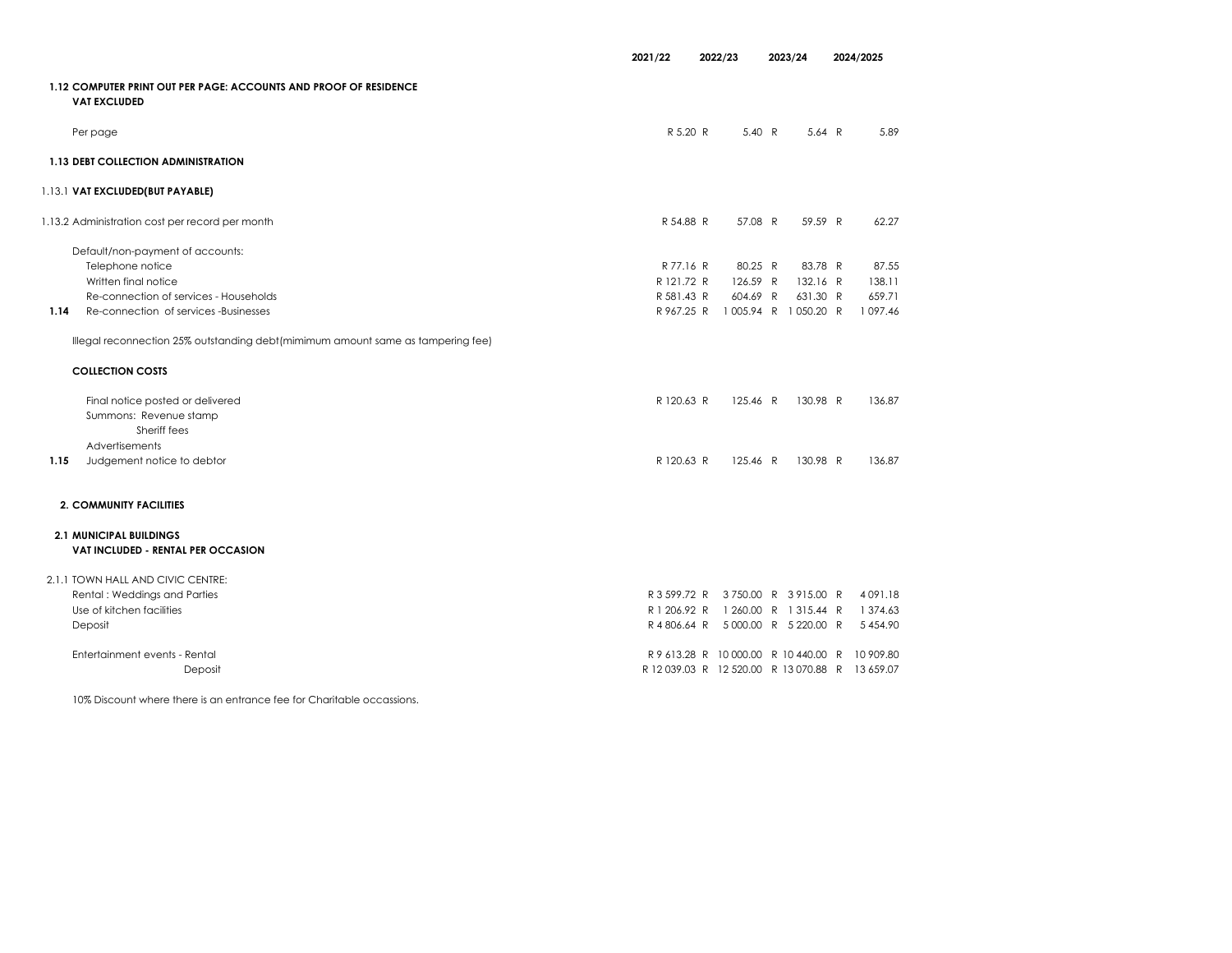|                                                                                            | 2021/22      | 2022/23                            |          | 2023/24                                      | 2024/2025     |
|--------------------------------------------------------------------------------------------|--------------|------------------------------------|----------|----------------------------------------------|---------------|
|                                                                                            |              |                                    |          |                                              |               |
| 2.1.1.1 OTHER FACILITIES AT CIVIC CENTRE                                                   |              |                                    |          |                                              |               |
| Use of braai facilities                                                                    | R 1 206.92 R |                                    |          | 1 255.20 R 1 310.43 R                        | 1 369.40      |
| Use of kitchen facilities                                                                  | R 1 206.92 R |                                    |          | 1 255.20 R 1 310.43 R                        | 1 369.40      |
| Deposit on kitchen equipment                                                               | R 2 392.07 R |                                    |          | 2487.76 R 2597.22 R                          | 2714.09       |
| 2.1.1.2 DEPOSIT PER OCCASION                                                               |              |                                    |          |                                              |               |
| Where no entrance fees are charged by organisation in                                      |              |                                    |          |                                              |               |
| 7.1, for example training groups schools and churches,                                     |              |                                    |          |                                              |               |
| meetings sport clubs/schools/churches/charity                                              |              |                                    |          |                                              |               |
| organisations/agricultural unions/pauper burial                                            |              |                                    |          |                                              |               |
| services:                                                                                  |              |                                    |          |                                              |               |
| Rental per occasion                                                                        | R 1 058.69 R |                                    |          | 1100.00 R 1148.40 R                          | 1 200.08      |
| Deposit per occasion                                                                       | R 1 206.92 R |                                    |          | 1 300.00 R 1 357.20 R                        | 1418.27       |
| 2.1.1.3 Rental of halls by government departments and unions                               |              |                                    |          |                                              |               |
| Rental per occasion                                                                        | R 1 558.50 R |                                    |          | 1620.84 R 1692.16 R                          | 1768.30       |
| Deposit per occasion                                                                       | R 2078.00 R  |                                    |          | 2161.12 R 2256.21 R                          | 2 3 5 7 . 7 4 |
| 2.1.1.4 Rental of halls by government departments, unions for meetings and schools for the | R 1 058.69 R |                                    |          | 1 101.04 R 1 149.48 R                        | 1 201.21      |
| purpose of writing examinations, per occasion.                                             |              |                                    |          |                                              |               |
| 2.1.2 LIBRARY HALL PER OCCASION                                                            |              |                                    |          |                                              |               |
| Rental                                                                                     | R 519.50 R   |                                    | 540.28 R | 564.05 R                                     | 589.43        |
| Deposit                                                                                    | R 359.19 R   |                                    | 373.56 R | 390.00 R                                     | 407.55        |
| 10% Discount for Charitable groups.                                                        |              |                                    |          |                                              |               |
| 2.1.3 Rental of TABLES AND CHAIRS (charitable and                                          |              |                                    |          |                                              |               |
| church organisation):                                                                      |              |                                    |          |                                              |               |
| Per table                                                                                  | R 143.99 R   |                                    | 149.75 R | 156.33 R                                     | 163.37        |
| Deposit per table                                                                          | R 192.65 R   |                                    | 200.35 R | 209.17 R                                     | 218.58        |
| Per chair                                                                                  | R 7.64 R     |                                    | 7.95 R   | 8.30 R                                       | 8.67          |
| Deposit per chair                                                                          | R 12.69 R    |                                    | 13.19 R  | 13.77 R                                      | 14.39         |
| Transport per km                                                                           | R 4.90 R     |                                    | 5.10 R   | 5.32 R                                       | 5.56          |
|                                                                                            |              |                                    |          |                                              |               |
| 2.1.4 COMMUNITY HALLS                                                                      |              |                                    |          |                                              |               |
| Rental                                                                                     | R 831.20 R   |                                    | 864.45 R | 902.48 R                                     | 943.10        |
| Deposit                                                                                    | R 1 206.92 R |                                    |          | 1 255.20 R 1 310.43 R                        | 1 369.40      |
| Use of kitchen facilities                                                                  | R 243.06 R   |                                    | 252.78 R | 263.90 R                                     | 275.78        |
| Entertainment events - Rental                                                              | R 1 203.90 R |                                    |          | 2 500.00 R 2 610.00 R<br>2500.00 R 2610.00 R | 2 7 2 7.45    |
| Deposit<br>Water and electricity charges included in the rental                            | R 1 805.85 R |                                    |          |                                              | 2 7 2 7.45    |
| 2.1.5 RENTAL HOSTELS                                                                       |              |                                    |          |                                              |               |
| Rental - smaller room                                                                      | R 1 365.50 R |                                    |          | 1420.12 R 1482.60 R                          | 1 549.32      |
| Rental - small room                                                                        | R 1 638.59 R |                                    |          | 1704.14 R 1779.12 R                          | 1859.18       |
| Rental - medium room                                                                       |              | R 2048.24 R 2130.17 R 2223.90 R    |          |                                              | 2 3 2 3 . 9 8 |
| 2.1.6 DEPOSIT HOSTELS                                                                      |              |                                    |          |                                              |               |
| Deposit - smaller rooms                                                                    |              | R 1 450.18 R 1 508.19 R 1 574.55 R |          |                                              | 1 645.40      |
|                                                                                            |              |                                    |          |                                              |               |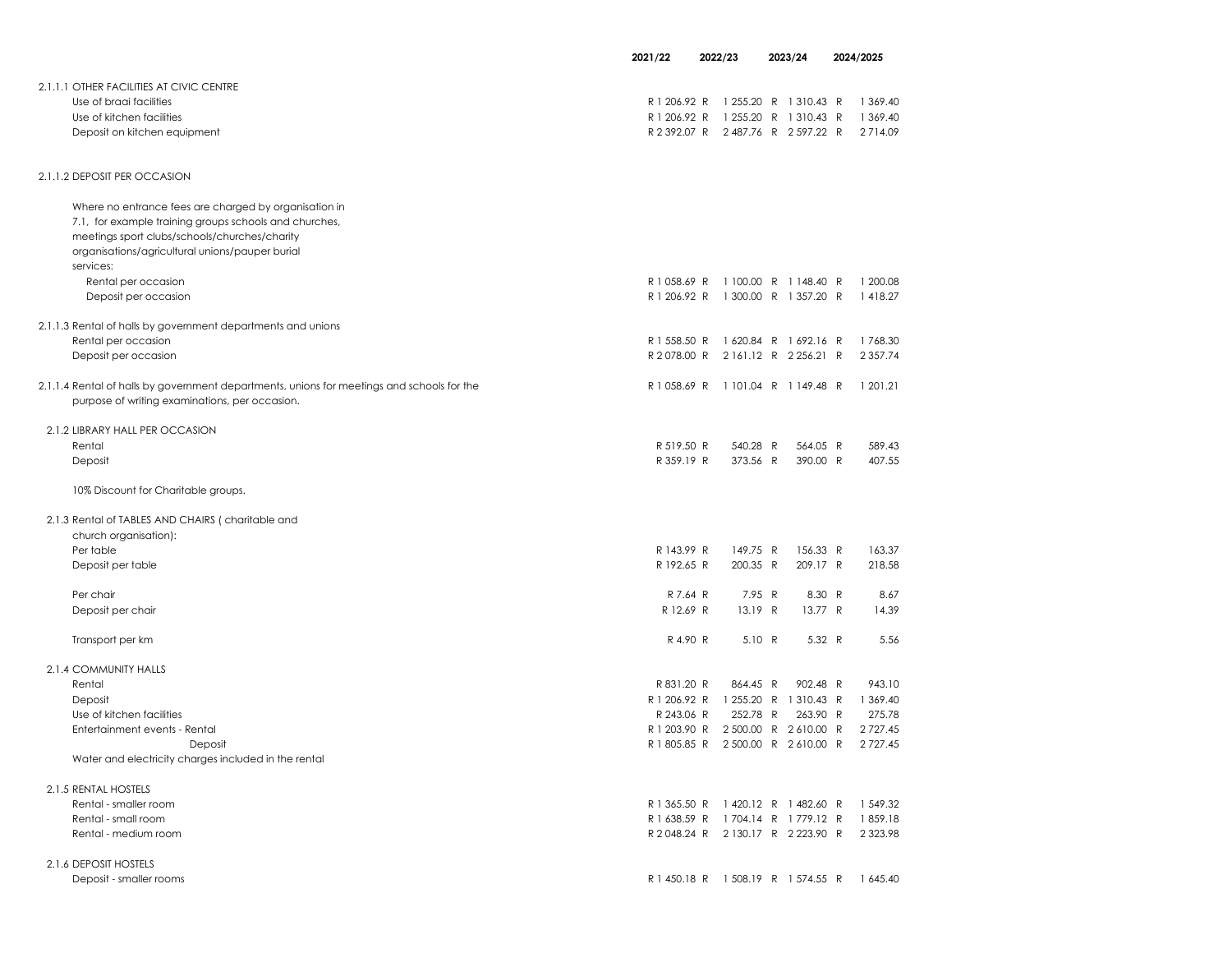|                                                                                 | 2021/22                                         | 2022/23                            | 2023/24               | 2024/2025     |
|---------------------------------------------------------------------------------|-------------------------------------------------|------------------------------------|-----------------------|---------------|
| Deposit - small room                                                            | R 1 740.22 R                                    |                                    | 1809.82 R 1889.46 R   | 1974.48       |
| Deposit - medium room                                                           |                                                 | R2610.32 R 2714.74 R 2834.18 R     |                       | 2961.72       |
| 2.1.7 RENTAL SMME HUB                                                           |                                                 |                                    |                       |               |
| SMALL STALL                                                                     | R 685.98 R                                      | 713.42 R                           | 744.81 R              | 778.33        |
| <b>LARGE STALL</b>                                                              | R 1 371.97 R                                    |                                    | 1426.85 R 1489.63 R   | 1 556.66      |
| 2.1.8 RENTAL OFFICES                                                            |                                                 |                                    |                       |               |
| Cost per square meter (Under roof)                                              | R 67.89 R                                       | 70.61 R                            | 73.71 R               | 77.03         |
| as measured over the external wall of the building                              |                                                 |                                    |                       |               |
| 2.1.9 ZEBRA STALLS                                                              | R 519.50 R                                      | 600.00 R                           | 626.40 R              | 654.59        |
| 2.1.10 MOTHIBISTADT HOUSES                                                      |                                                 |                                    |                       |               |
| As per contract amount plus CPI                                                 |                                                 |                                    |                       |               |
| Municipal services as per approved tariffs                                      |                                                 |                                    |                       |               |
| <b>2.2 SPORTS GROUND</b><br><b>VAT INCLUDED - RENTAL PER OCCASION</b>           |                                                 |                                    |                       |               |
| 2.2.1 Mothibi, W/Ville, Batlharos, B/Bodulong, Gantatelang and Gamopedi         |                                                 |                                    |                       |               |
|                                                                                 | R 288.39 R                                      | 299.93 R                           | 313.13 R              | 327.22        |
| Friendly games: Rental                                                          | R 288.39 R                                      | 299.93 R                           | 313.13 R              | 327.22        |
| Deposit                                                                         |                                                 |                                    |                       |               |
| Outside teams: Rental                                                           | R 1 280.95 R                                    |                                    | 1 332.19 R 1 390.81 R | 1 453.39      |
| Deposit                                                                         | R 1 280.95 R                                    |                                    | 1 332.19 R 1 390.81 R | 1 453.39      |
| Betting games (Tournaments): Rental                                             | R 1 153.57 R                                    |                                    | 1199.71 R 1252.50 R   | 1 308.86      |
| Deposit                                                                         |                                                 | R 1 153.57 R 1 199.71 R 1 252.50 R |                       | 1 308.86      |
|                                                                                 |                                                 |                                    |                       |               |
| Festivals and Bashes: Rental(Category A) *                                      | R 18 058.54 R 18 780.88 R 19 607.24 R           |                                    |                       | 20 489.56     |
| Deposit                                                                         | R 18 058.54 R 18 780.88 R 19 607.24 R 20 489.56 |                                    |                       |               |
| Festivals and Bashes: Rental(Category B)*                                       |                                                 | R 6 488.83 R 6 748.39 R 7 045.32 R |                       | 7 3 6 2 . 3 5 |
| Deposit                                                                         | R 10814.72 R 11 247.31 R 11 742.19 R 12 270.59  |                                    |                       |               |
| *Categories will be determined by the Municipality                              |                                                 |                                    |                       |               |
| Developmental games (Schools, Charities, Sports and culture programmes): Rental | R 504.69 R                                      | 524.87 R                           | 547.97 R              | 572.63        |
| : Deposit                                                                       | R 504.69 R                                      | 524.87 R                           | 547.97 R              | 572.63        |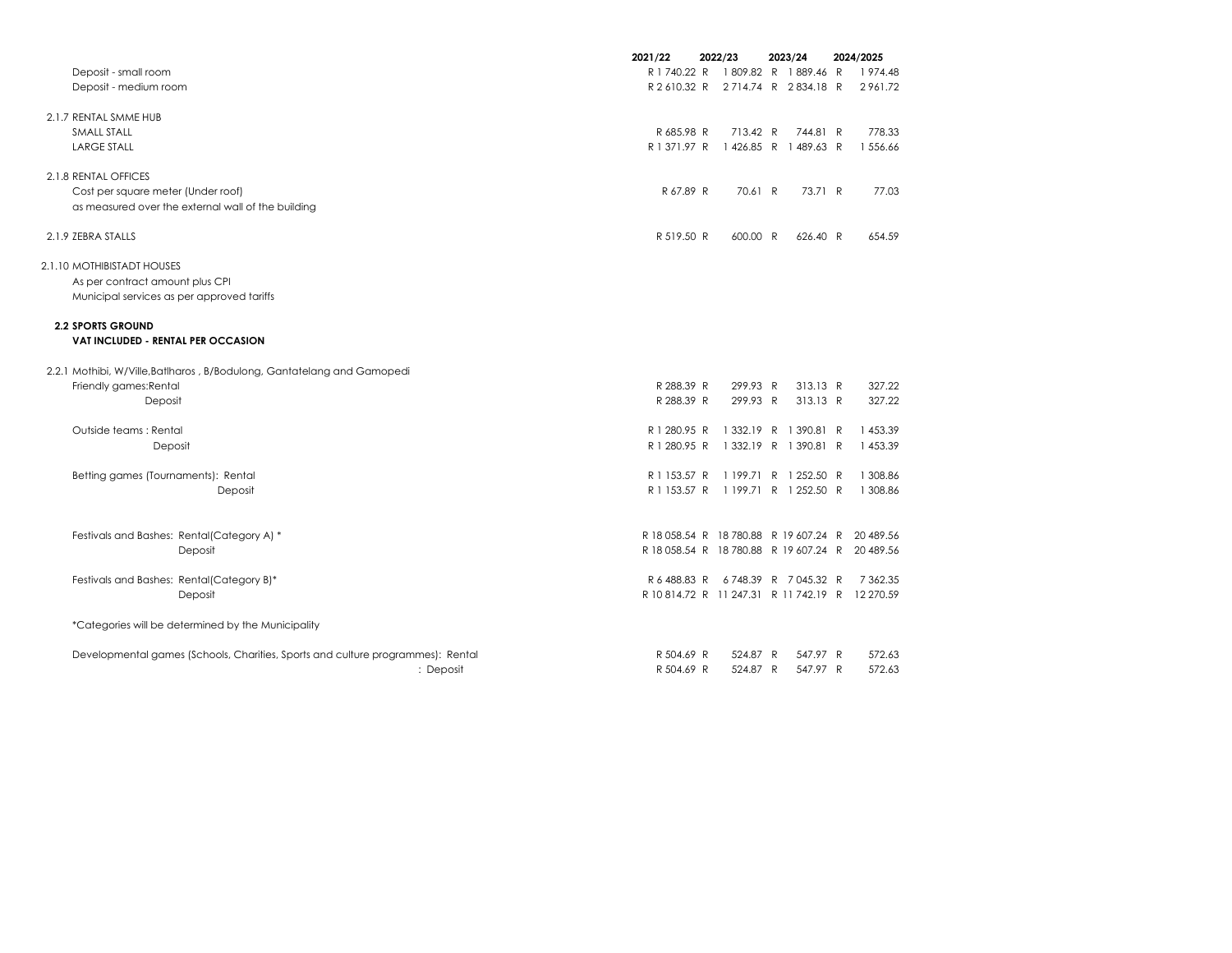# 2.3

## 2.3.1 GRAVE YARD

#### VAT INCLUDED - LEVIES PER OCCASION

- 2.3.2 A 100% rebate is allowed for indigents appearing on our register
- 2.3.3 Graves at no charge is delegated to Municipal Manager for approval and report back to Council.

#### 2.3.4.1 GRAVES FEES

#### 2.3.4.2 RESIDENTS OF GA-SEGONYANA

Applicable in accordance with the following set conditions namely, proof of income of household must be submitted with reservation andpayment of grave and death certificate to establish age of the deceased.

| 2.3.4.3 Indigents Income up to R4120:                 | $0 - 5$ year | R 457.32 R      | 475.62 R  | 496.54 R            | 518.89        |
|-------------------------------------------------------|--------------|-----------------|-----------|---------------------|---------------|
| 6 - 13 years of age                                   |              | R 617.39 R      | 642.08 R  | 670.33 R            | 700.50        |
| 14 years and older                                    |              | R 800.32 R      | 832.33 R  | 868.95 R            | 908.05        |
| Double graves                                         |              | R 1 486.30 R    | 545.75 R  | 613.76 R            | 686.38        |
| Deeper gaves                                          |              | R 1 200.47 R    | 248.49 R  | 1 303.43 R          | 362.08        |
| 2.3.4.4 Non indigents Income >R4120:<br>$0 - 5$ years |              | R 777.45 R      | 808.55 R  | 844.12 R            | 882.11        |
| 6 - 13 years of age                                   |              | R 897.50 R      | 933.40 R  | 974.47 R            | 018.32        |
| 14 years and older                                    |              | R 1 051.84 R    | 093.92 R  | 142.05 R            | 193.44        |
| Double graves                                         |              | 989.35 R<br>R 1 | 2068.93 R | 2159.96 R           | 2 2 5 7 . 1 6 |
| Deeper gaves                                          |              | R 1 394.83 R    | 450.63 R  | 1514.46 R           | 582.61        |
| Berm system and build out of graves                   |              | R 4 709.88 R    |           | 4898.28 R 5113.80 R | 5 3 4 3 . 9 2 |
| 2.3.4.9 NON-RESIDENTS<br>$0 - 12$ years of age        |              | R 1 226.97 R    | 276.04 R  | 1 332.19 R          | 392.14        |
| 13 years and older                                    |              | R 1 622.72 R    | 687.63 R  | 1761.88 R           | 841.17        |
| Double graves                                         |              | R2018.46 R      | 2099.20 R | 2191.56 R           | 2 2 9 0.18    |
| Berm system and build out of graves                   |              | R 6 293.01 R    | 6544.74 R | 6832.70 R           | 7 140.18      |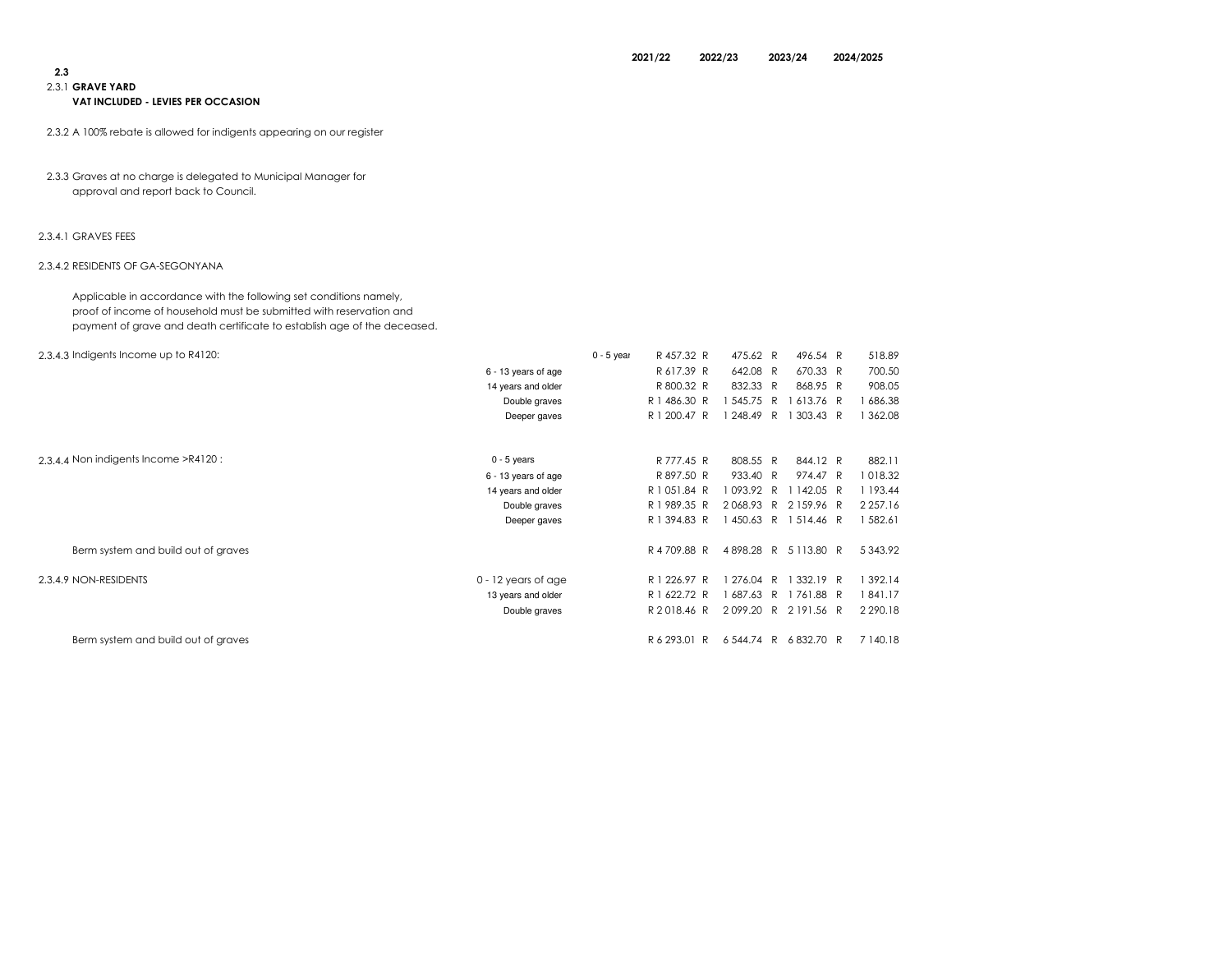|                                                                                           |       | 2021/22                 | 2022/23             | 2023/24 |                      | 2024/2025 |                 |
|-------------------------------------------------------------------------------------------|-------|-------------------------|---------------------|---------|----------------------|-----------|-----------------|
| <b>2.4 CARAVAN PARK</b><br><b>VAT INCLUDED</b>                                            |       |                         |                     |         |                      |           |                 |
| 2.4.1 Pensioners above the age of 60 years qualify for a rebate of 10%<br>on all tariffs. |       |                         |                     |         |                      |           |                 |
| 2.4.2 OVERNIGHT TARIFFS:                                                                  |       |                         |                     |         |                      |           |                 |
| 2 bed Exclusive Chalet                                                                    |       | R 701.33 R              | 729.38 R            |         | 761.47 R             |           | 795.74          |
| 3 bed Open Plan                                                                           |       | R 587.04 R              | 610.52 R            |         | 637.38 R             |           | 666.06          |
| Single room                                                                               |       | R 467.55 R              | 486.25 R            |         | 507.65 R             |           | 530.49          |
| Encampment per caravan or tent                                                            |       | R 207.80 R              | 216.11 R            |         | 225.62 R             |           | 235.77          |
| Daily visitors: per person                                                                |       | R 31.17 R               | 32.42 R             |         | 33.84 R              |           | 35.37           |
| per caravan                                                                               |       | R 237.49 R              | 246.99 R            |         | 257.86 R             |           | 269.46          |
| Block reservations, exluding exclusive chalet per                                         |       |                         |                     |         |                      |           |                 |
| Chalet:                                                                                   | 4 Bed | R 692.65 R              | 720.35 R            |         | 752.05 R             |           | 785.89          |
|                                                                                           | 3 Bed | R 534.32 R              | 555.69 R            |         | 580.14 R             |           | 606.25          |
| 2.4.3 DEPOSIT:                                                                            |       |                         |                     |         |                      |           |                 |
| Per Chalet                                                                                |       | R 554.15 R              | 576.31 R            |         | 601.67 R             |           | 628.75          |
| Per Room                                                                                  |       | R 336.42 R              | 349.87 R            |         | 365.27 R             |           | 381.71          |
| <b>2.5 NATURE RESERVE</b><br>VAT INCLUDED - ENTRANCE FEE                                  |       |                         |                     |         |                      |           |                 |
|                                                                                           |       |                         |                     |         |                      |           |                 |
| Organised school children (per child)                                                     |       | R 7.21 R                | 7.50 R              |         | 7.83 R               |           | 8.18            |
| Children                                                                                  |       | R 14.42 R               | 15.00 R             |         | 15.66 R              |           | 16.36           |
| Adult                                                                                     |       | R 28.84 R               | 29.99 R             |         | 31.31 R              |           | 32.72           |
| Vehicle<br>Bus                                                                            |       | R 43.26 R<br>R 144.20 R | 44.99 R<br>149.96 R |         | 46.97 R<br>156.56 R  |           | 49.08<br>163.61 |
|                                                                                           |       |                         |                     |         |                      |           |                 |
| 2.6 THE EYE<br>VAT INCLUDED - ENTRANCE FEE                                                |       |                         |                     |         |                      |           |                 |
|                                                                                           |       |                         |                     |         |                      |           |                 |
| Organised school children (per child)                                                     |       | R 10.39 R<br>R 15.59 R  | 10.81 R             |         | $11.28$ R<br>16.92 R |           | 11.79<br>17.68  |
| Children up to 18 years<br>Adults                                                         |       | R 20.78 R               | 16.21 R<br>21.61 R  |         | 22.56 R              |           | 23.58           |
| Wedding per group up to 20                                                                |       | R 519.50 R              | 540.28 R            |         | 564.05 R             |           | 589.43          |
| 2.7 PARKS                                                                                 |       |                         |                     |         |                      |           |                 |
| <b>ENTRANCE FEES</b>                                                                      |       |                         |                     |         |                      |           |                 |
| Children up to 18 years                                                                   |       | R 20.78 R               | 21.61 R             |         | 22.56 R              |           | 23.58           |
| Adults                                                                                    |       | R 31.17 R               | 32.42 R             |         | 33.84 R              |           | 35.37           |
| <b>2.8 SWIMMING BATHS</b>                                                                 |       |                         |                     |         |                      |           |                 |
| <b>VAT INCLUDED - ENTRANCE FEE</b>                                                        |       |                         |                     |         |                      |           |                 |
| Children up to 18 years For 2 hours                                                       |       | R 20.78 R               | 21.61 R             |         | 22.56 R              |           | 23.58           |
| Adults For 2 hours                                                                        |       | R 41.56 R               | 43.22 R             |         | 45.12 R              |           | 47.15           |
| Organised group up to 20 for 2 hours                                                      |       | R 519.50 R              | 540.28 R            |         | 564.05 R             |           | 589.43          |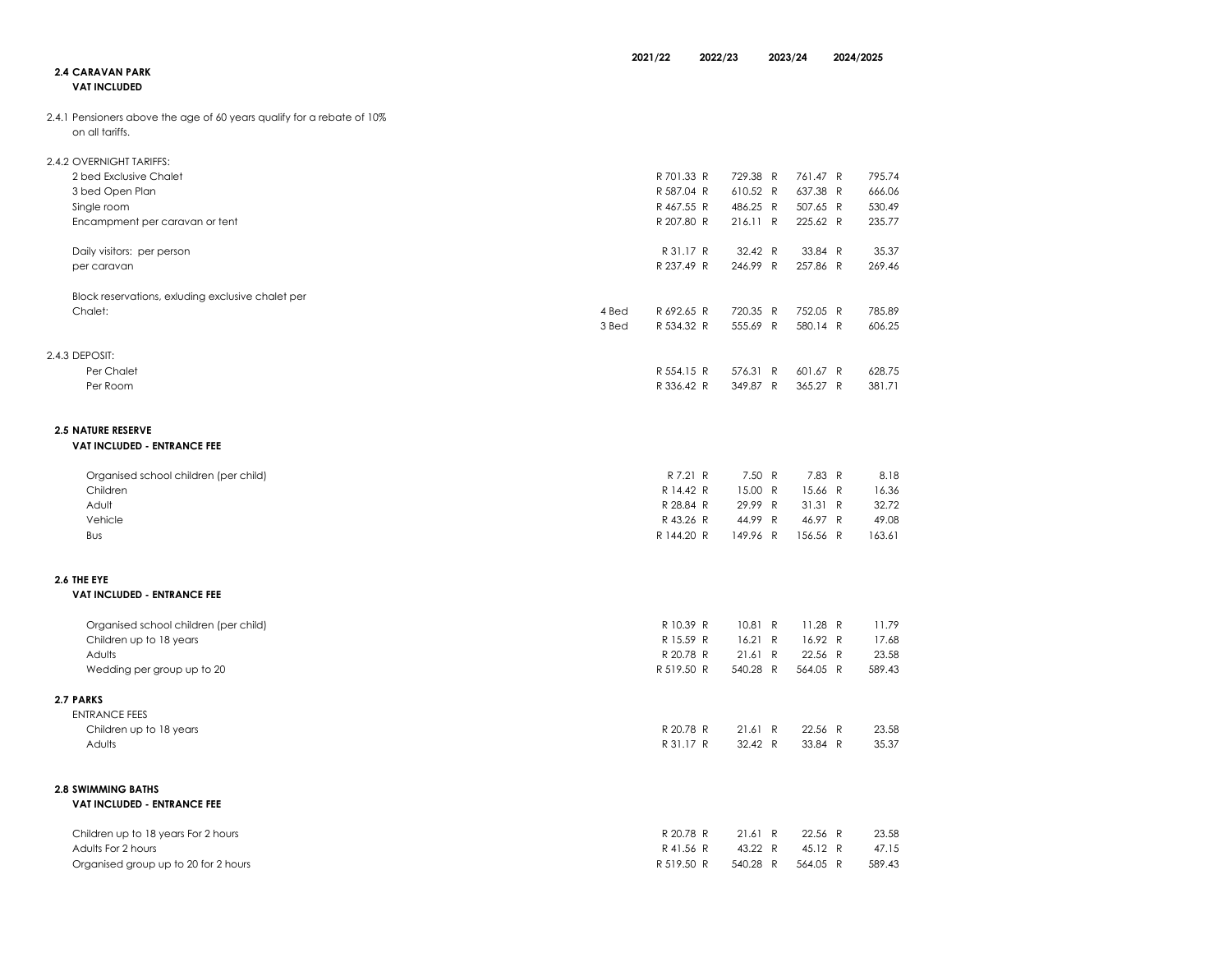|                                                                                                  | 2021/22                    | 2022/23<br>2023/24                                                             |                            | 2024/2025             |
|--------------------------------------------------------------------------------------------------|----------------------------|--------------------------------------------------------------------------------|----------------------------|-----------------------|
| <b>2.9 ENCROACHMENT</b><br><b>VAT INCLUDED</b>                                                   |                            |                                                                                |                            |                       |
| Fees                                                                                             | R 147.22 R                 | 153.11 R                                                                       | 159.85 R                   | 167.04                |
| 2.10 ILLEGAL LAND USE<br><b>VAT INCLUDED</b>                                                     |                            |                                                                                |                            |                       |
| With minimum penalty of<br>With maximum penalty of<br>Depends on size of stand.                  |                            | R 24 011.86 R 24 972.33 R 26 071.11 R<br>R 72 056.76 R 74 939.03 R 78 236.35 R |                            | 27 244.31<br>81756.99 |
| <b>2.11 TRADE LICENCES</b><br><b>VAT INCLUDED</b>                                                |                            |                                                                                |                            |                       |
| Per Licence: Informal trading i.e Tuckshops, salons<br>: Formal trading i.e wholesale and retail | R 623.40 R<br>R 1 558.50 R | 650.00 R<br>620.00                                                             | 678.60 R<br>1691.28 R<br>R | 709.14<br>1767.39     |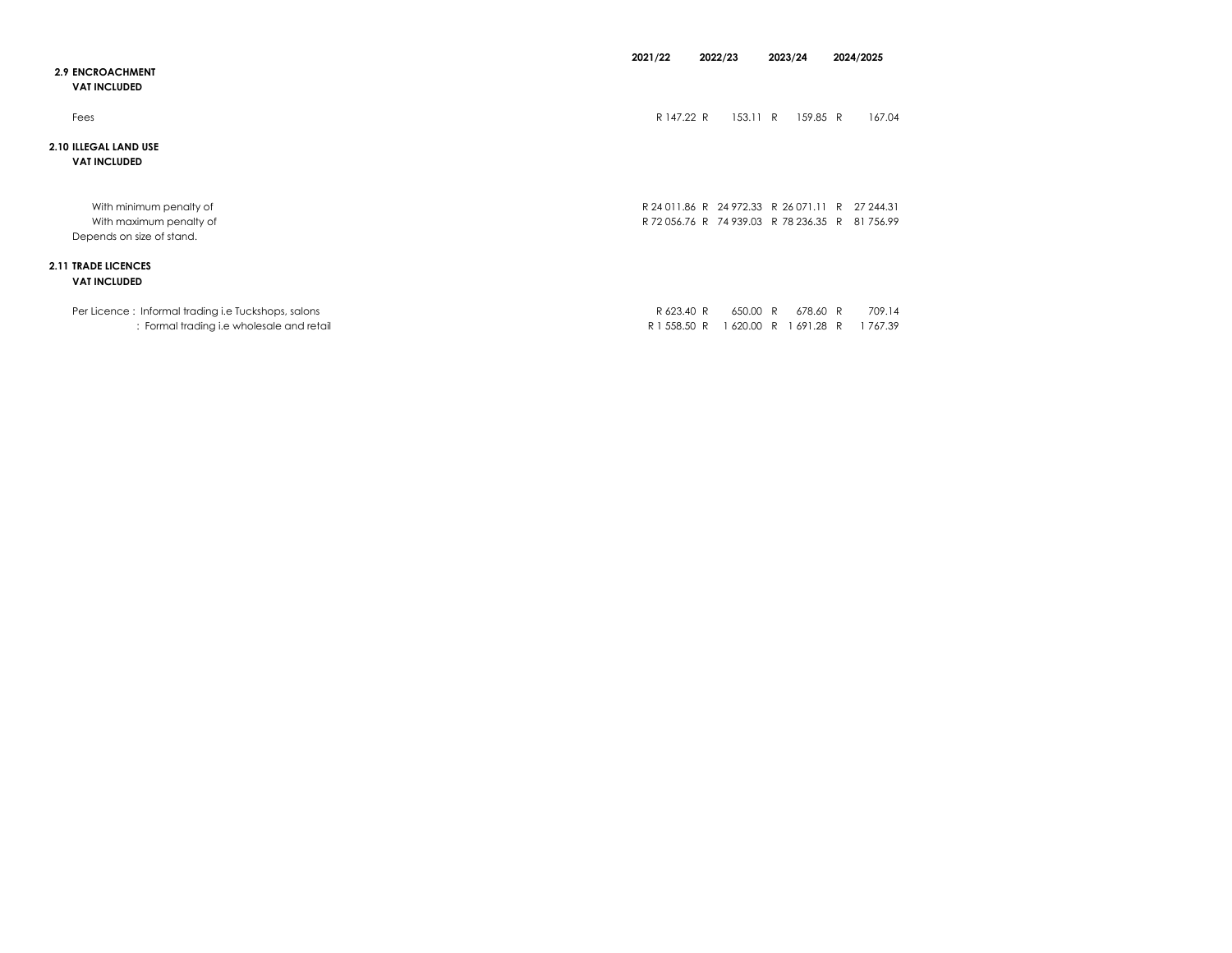|                                                                                                     | 2021/22      |   | 2022/23                                         |   | 2023/24               |   | 2024/2025     |
|-----------------------------------------------------------------------------------------------------|--------------|---|-------------------------------------------------|---|-----------------------|---|---------------|
| <b>2.12 HAWKERS PERMITS</b>                                                                         |              |   |                                                 |   |                       |   |               |
| <b>VAT INCLUDED</b>                                                                                 |              |   |                                                 |   |                       |   |               |
|                                                                                                     |              |   |                                                 |   |                       |   |               |
| Permits                                                                                             | R 155.85 R   |   | 160.00 R                                        |   | 167.04 R              |   | 174.56        |
|                                                                                                     |              |   |                                                 |   |                       |   |               |
| Trade licences - Renewal                                                                            | R 779.25 R   |   | 810.00 R                                        |   | 845.64 R              |   | 883.69        |
| Hawkers Permit - Renewal                                                                            | R 114.29 R   |   | 120.00 R                                        |   | 125.28 R              |   | 130.92        |
| 2.12 ILLEGAL LOGGING AT TUCKSHOPS & SHOPS                                                           |              |   |                                                 |   |                       |   |               |
| <b>VAT INCLUDED</b>                                                                                 |              |   |                                                 |   |                       |   |               |
|                                                                                                     |              |   |                                                 |   |                       |   |               |
| Penalty                                                                                             | R4806.64 R   |   |                                                 |   | 5000.00 R 5220.00 R   |   | 5 4 5 4 9 0   |
|                                                                                                     |              |   |                                                 |   |                       |   |               |
|                                                                                                     |              |   |                                                 |   |                       |   |               |
| 2.13 LIBRARY                                                                                        |              |   |                                                 |   |                       |   |               |
| <b>VAT INCLUDED</b>                                                                                 |              |   |                                                 |   |                       |   |               |
|                                                                                                     | R 72.73 R    |   | 75.64 R                                         |   | 78.97 R               |   | 82.52         |
| Identity ticket replacement due to misplacement<br>Admin Levy books outstanding after 4 weeks       | R 62.34 R    |   | 64.83 R                                         |   | 67.69 R               |   | 70.73         |
|                                                                                                     |              |   |                                                 |   |                       |   |               |
| 2.14 ADVERTISING SIGNS AND HOARDINGS                                                                |              |   |                                                 |   |                       |   |               |
|                                                                                                     |              |   |                                                 |   |                       |   |               |
| 2.14.1 Advertsing signs                                                                             |              |   |                                                 |   |                       |   |               |
| Cost per square meter                                                                               | R 152.85 R   |   | 158.96 R                                        |   | 165.96 R              |   | 173.42        |
| Minimum charge                                                                                      | R 1 528.48 R |   |                                                 |   | 1 589.62 R 1 659.56 R |   | 1734.24       |
| Guest house Board-Single sided                                                                      | R 611.39 R   |   | 635.85 R                                        |   | 663.83 R              |   | 693.7C        |
| Guest house Board-double sided                                                                      | R 855.95 R   |   | 890.19 R<br>R 15 000.00 R 15 660.00 R 16 364.70 |   | 929.36 R              |   | 971.18        |
| Illegal advertising signs                                                                           |              |   |                                                 |   |                       |   |               |
| 2.14.2 BANNERS                                                                                      |              |   |                                                 |   |                       |   |               |
| Deposit                                                                                             | R 978.23 R   |   |                                                 |   | 1017.36 R 1062.12 R   |   | 1 109.92      |
| Fees per week                                                                                       | R 588.47 R   |   | 612.00 R                                        |   | 638.93 R              |   | 667.68        |
| Illegal banners                                                                                     |              | R |                                                 |   | 5 000.00 R 5 220.00 R |   | 5 4 5 4 . 9 0 |
| 2.14.3 POSTERS                                                                                      |              |   |                                                 |   |                       |   |               |
| (i) Application per poster - non profit organisation                                                | R 15.28 R    |   | 20.00 R                                         |   | 20.88 R               |   | 21.82         |
| No commercial advertising and logos of sponsors will appear on posters                              |              |   |                                                 |   |                       |   |               |
|                                                                                                     |              |   |                                                 |   |                       |   |               |
| (ii) Application for religious, sporting and cultural events, commercial logos of sponsors per week | R 76.42 R    |   | 79.48 R                                         |   | 82.98 R               |   | 86.71         |
| Minimum charge per week                                                                             | R 152.85 R   |   | 158.96 R                                        |   | 165.96 R              |   | 173.42        |
|                                                                                                     |              |   |                                                 |   |                       |   |               |
| (iii) Application per candidate                                                                     | R 1 528.48 R |   |                                                 |   | 1 589.62 R 1 659.56 R |   | 1734.24       |
|                                                                                                     | R 0.00 R     |   |                                                 | R |                       | R |               |
| (iv) Application per registered political party and independents                                    | R 1 528.48 R |   |                                                 |   | 1589.62 R 1659.56 R   |   | 1734.24       |
| Fully refundable on removal                                                                         |              |   |                                                 |   |                       |   |               |
|                                                                                                     |              |   |                                                 |   |                       |   |               |
| Excluding present serving councillors that hold and                                                 |              |   |                                                 |   |                       |   |               |
| arrange community meetings.                                                                         |              |   |                                                 |   |                       |   |               |
| Poster should be removed within 48 hours. Failing to                                                |              |   |                                                 |   |                       |   |               |
| do so deposit will not be reclaimable                                                               |              |   |                                                 |   |                       |   |               |
|                                                                                                     |              |   |                                                 |   |                       |   |               |
| Application to display advertising signs                                                            |              |   | R 1 528.48 R 1 589.62 R 1 659.56 R              |   |                       |   | 1734.24       |
| Advertising signs displayed on municipal property                                                   | R 2 292.72 R |   |                                                 |   | 2 384.43 R 2 489.34 R |   | 2 601.37      |
| Advertising fee per month                                                                           | R 259.84 R   |   | 270.24 R                                        |   | 282.13 R              |   | 294.82        |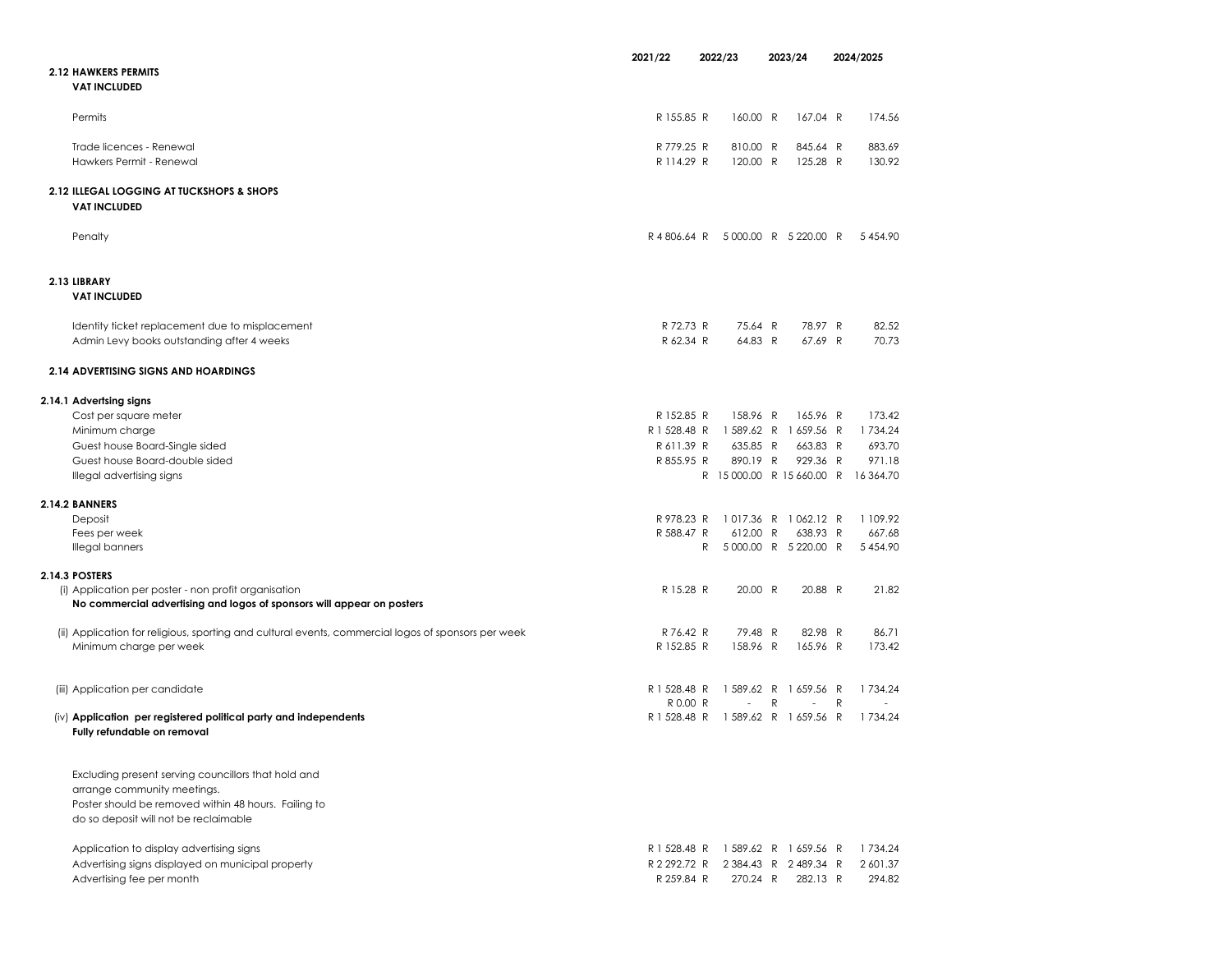Removal cost per poster

# 2021/22 2022/23 2023/24 2024/2025

r 200.00 R 208.80 R 218.20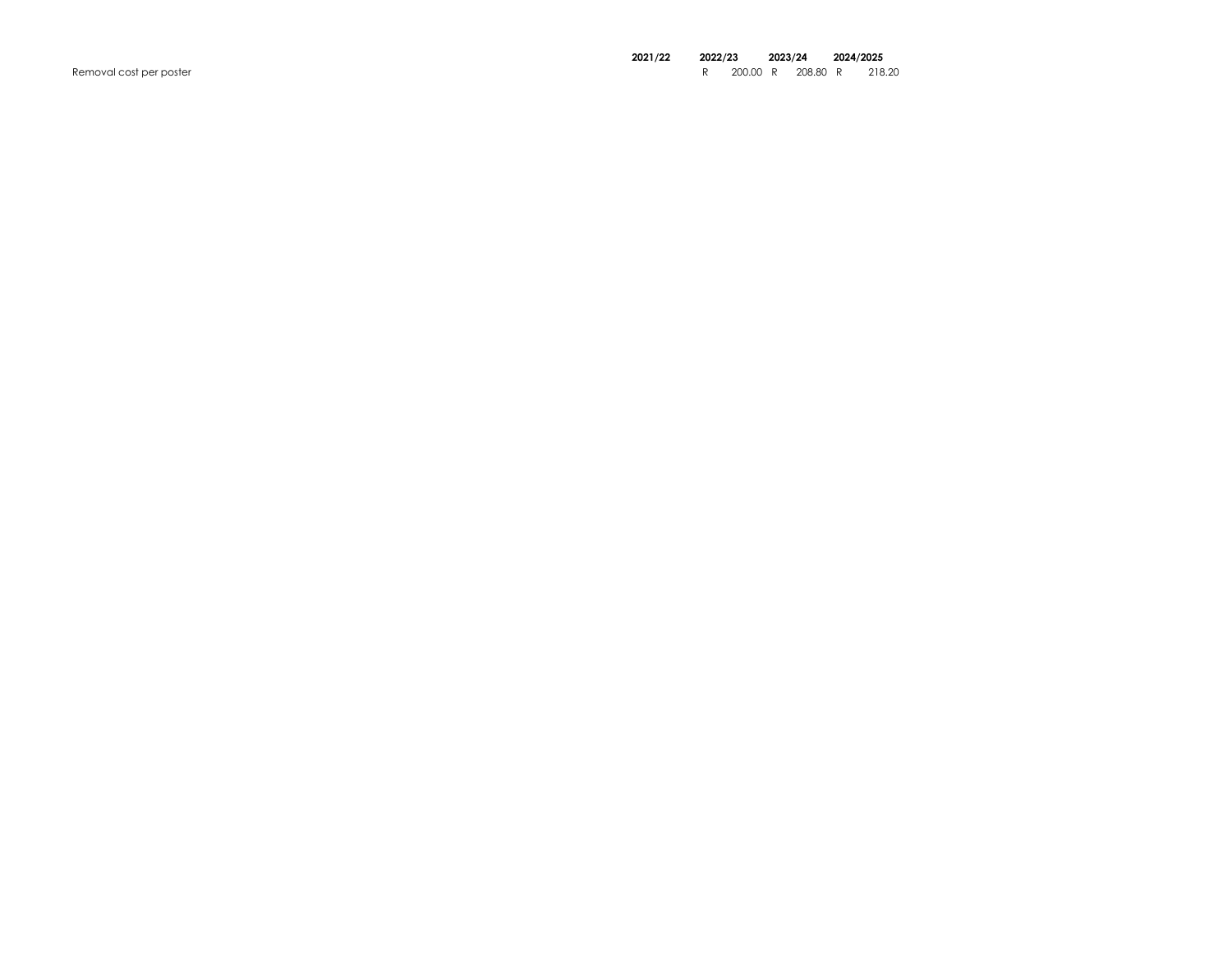|                                                       | 2021/22      | 2022/23                            | 2023/24               | 2024/2025     |
|-------------------------------------------------------|--------------|------------------------------------|-----------------------|---------------|
| 2.15 PHOTOCOPIES                                      |              |                                    |                       |               |
| <b>VAT INCLUDED</b>                                   |              |                                    |                       |               |
|                                                       |              |                                    |                       |               |
|                                                       |              |                                    |                       |               |
| A4 size                                               | R 2.08 R     | 2.16 R                             | 2.26 R                | 2.36          |
| A <sub>3</sub> size                                   | R 3.64 R     | 3.78 R                             | 3.95 R                | 4.13          |
| A4 size colour                                        | R 2.60 R     | 2.70 R                             | 2.82 R                | 2.95          |
| A3 size colour                                        | R 5.20 R     | 5.40 R                             | 5.64 R                | 5.89          |
|                                                       |              |                                    |                       |               |
| 2.16 FAXES PER PAGE                                   |              |                                    |                       |               |
| <b>VAT INCLUDED</b>                                   |              |                                    |                       |               |
|                                                       |              |                                    |                       |               |
| Received                                              | R 5.98 R     | 6.22 R                             | 6.49 R                | 6.78          |
|                                                       |              | 4.52 $R$                           | 4.71 R                |               |
| Send                                                  | R 4.34 R     |                                    |                       | 4.93          |
|                                                       |              |                                    |                       |               |
| Special tariff to Staff and Councillors               |              |                                    |                       |               |
| tariff less 20%                                       |              |                                    |                       |               |
|                                                       |              |                                    |                       |               |
| 2.17 TESTING OF VEHICLE BRAKES                        |              |                                    |                       |               |
| <b>VAT EXCLUDED</b>                                   |              |                                    |                       |               |
|                                                       |              |                                    |                       |               |
| Fee                                                   | R 359.99 R   | 374.39 R                           | 390.86 R              | 408.45        |
|                                                       |              |                                    |                       |               |
|                                                       |              |                                    |                       |               |
|                                                       |              |                                    |                       |               |
| <b>2.18 POUNDING FEES</b>                             |              |                                    |                       |               |
| <b>VAT EXCLUDED</b>                                   |              |                                    |                       |               |
| Impounding:                                           |              |                                    |                       |               |
| Trolleys per trolley per day: Minimum                 | R 86.94 R    | 90.42 R                            | 94.40 R               | 98.65         |
| LDV's per LDV per day: Minimum                        | R 652.08 R   | 678.16 R                           | 708.00 R              | 739.86        |
| Horses, donkey's cattle and pigs per day              | R 363.65 R   | 378.20 R                           | 394.84 R              | 412.60        |
| Sheep and goat (each)                                 | R 207.80 R   | 216.11 R                           | 225.62 R              | 235.77        |
| <b>Maintenance:</b>                                   |              |                                    |                       |               |
|                                                       |              |                                    |                       |               |
| Horses, donkey's cattle and pigs per day              | R 155.85 R   | 162.08 R                           | 169.22 R              | 176.83        |
| Sheep and goat (each)                                 | R 62.34 R    | 64.83 R                            | 67.69 R               | 70.73         |
|                                                       |              |                                    |                       |               |
| 2.19 TRAFFIC                                          |              |                                    |                       |               |
| Functions, Marches and Sports                         |              |                                    |                       |               |
| Monday to Saturday                                    |              |                                    |                       |               |
| One or two officer per event                          | R 1 222.78 R |                                    | 1 271.70 R 1 327.65 R | 1 387.39      |
| Three or four officers per event                      |              | R 2 445.57 R 2 543.39 R 2 655.30 R |                       | 2774.79       |
| More than four officers per event                     |              | R3056.96 R 3179.24 R 3319.13 R     |                       | 3 468.49      |
| Sunday and Public Holidays                            |              |                                    |                       |               |
| Per officer per hour                                  |              | R1146.36 R 1192.21 R 1244.67 R     |                       | 1 300.68      |
|                                                       |              |                                    |                       |               |
|                                                       |              |                                    |                       |               |
| <b>ESCORT OF ABNORMAL LOADS</b>                       |              |                                    |                       |               |
| Monday to Friday                                      |              |                                    |                       |               |
| Per truck per officer                                 | R 687.82 R   |                                    | 1000.00 R 1044.00 R   | 1090.98       |
| Saturday, Sunday and Public Holidays                  |              |                                    |                       |               |
| Per truck per officer                                 |              | R 2 292.72 R 2 500.00 R 2 610.00 R |                       | 2 7 2 7.45    |
|                                                       |              |                                    |                       |               |
| Indigint Funerals                                     |              |                                    |                       |               |
| Government Event                                      |              |                                    |                       |               |
|                                                       |              | $\mathsf{R}$                       | 2500.00 R 2610.00 R   | 2 7 2 7 . 4 5 |
|                                                       |              |                                    |                       |               |
| 2.20 Penalty for offloading during unauthorised hours |              |                                    |                       |               |

2.21 AIRSTRIP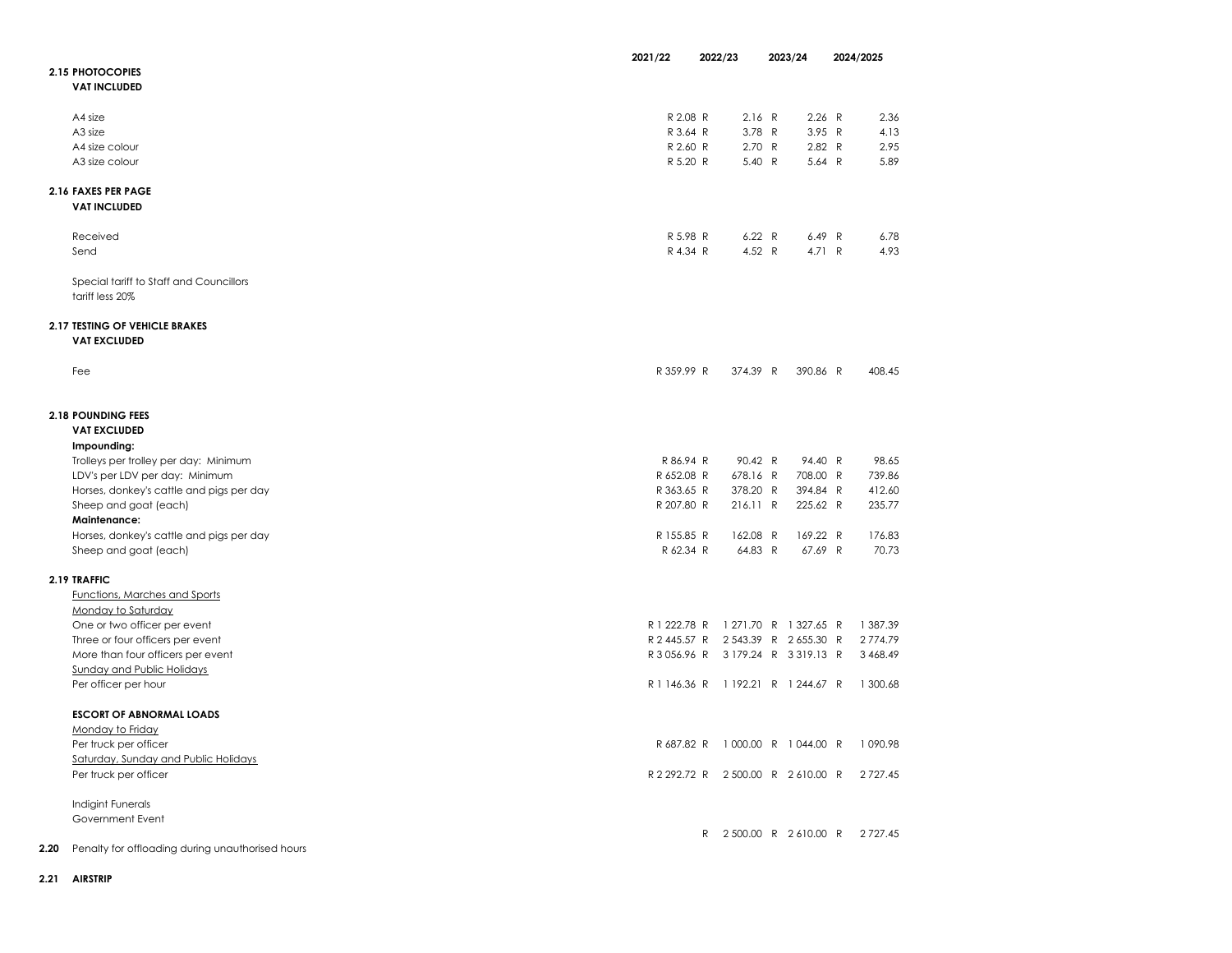|                                                                      | 2021/22<br>2022/23 |                                                                        |          |              |                        |  |  |  | 2023/24 |  | 2024/2025 |
|----------------------------------------------------------------------|--------------------|------------------------------------------------------------------------|----------|--------------|------------------------|--|--|--|---------|--|-----------|
| Event : Rental<br>Deposit 100%<br>Rental of Hangers: As per contract |                    | R 12039.03 R 12520.59 R 13071.49<br>R 12039.03 R 12520.59 R 13071.49 R |          | $\mathsf{R}$ | 13 659.71<br>13 659.71 |  |  |  |         |  |           |
| 3. LAND USE                                                          |                    |                                                                        |          |              |                        |  |  |  |         |  |           |
| <b>3.1 GROUND AND GRAVEL SALES</b><br><b>VAT INCLUDED</b>            |                    |                                                                        |          |              |                        |  |  |  |         |  |           |
| 3.1.1 Ground Private - per 6 cubic metre truck                       | R 359.99 R         | 374.39 R                                                               | 390.86 R |              | 408.45                 |  |  |  |         |  |           |
| Ground Contractor - per 6 cubic metre truck                          | R 359.99 R         | 374.39 R                                                               | 390.86 R |              | 408.45                 |  |  |  |         |  |           |
| 3.1.2 Gravel Private - per 6 cubic metre truck                       | R 359.99 R         | 374.39 R                                                               | 390.86 R |              | 408.45                 |  |  |  |         |  |           |
| Gravel Contractor - per 6 cubic metre truck                          | R 359.99 R         | 374.39 R                                                               | 390.86 R |              | 408.45                 |  |  |  |         |  |           |
| 3.1.3 Open land per square meter(serviced)                           |                    | $\mathsf{R}$<br>80.00 R                                                | 83.52 R  |              | 87.28                  |  |  |  |         |  |           |
| Open land per square meter(unserviced)                               |                    | R<br>40.00 R                                                           | 41.76 R  |              | 43.64                  |  |  |  |         |  |           |
| Open land per square meter(serviced) - Industrial                    |                    | $\mathsf{R}$<br>100.00 R                                               | 104.40 R |              | 109.10                 |  |  |  |         |  |           |
| Open land per square meter (unserviced) - Industrial                 |                    | 50.00 R<br>R                                                           | 52.20 R  |              | 54.55                  |  |  |  |         |  |           |

50.00 R 52.20 R 54.55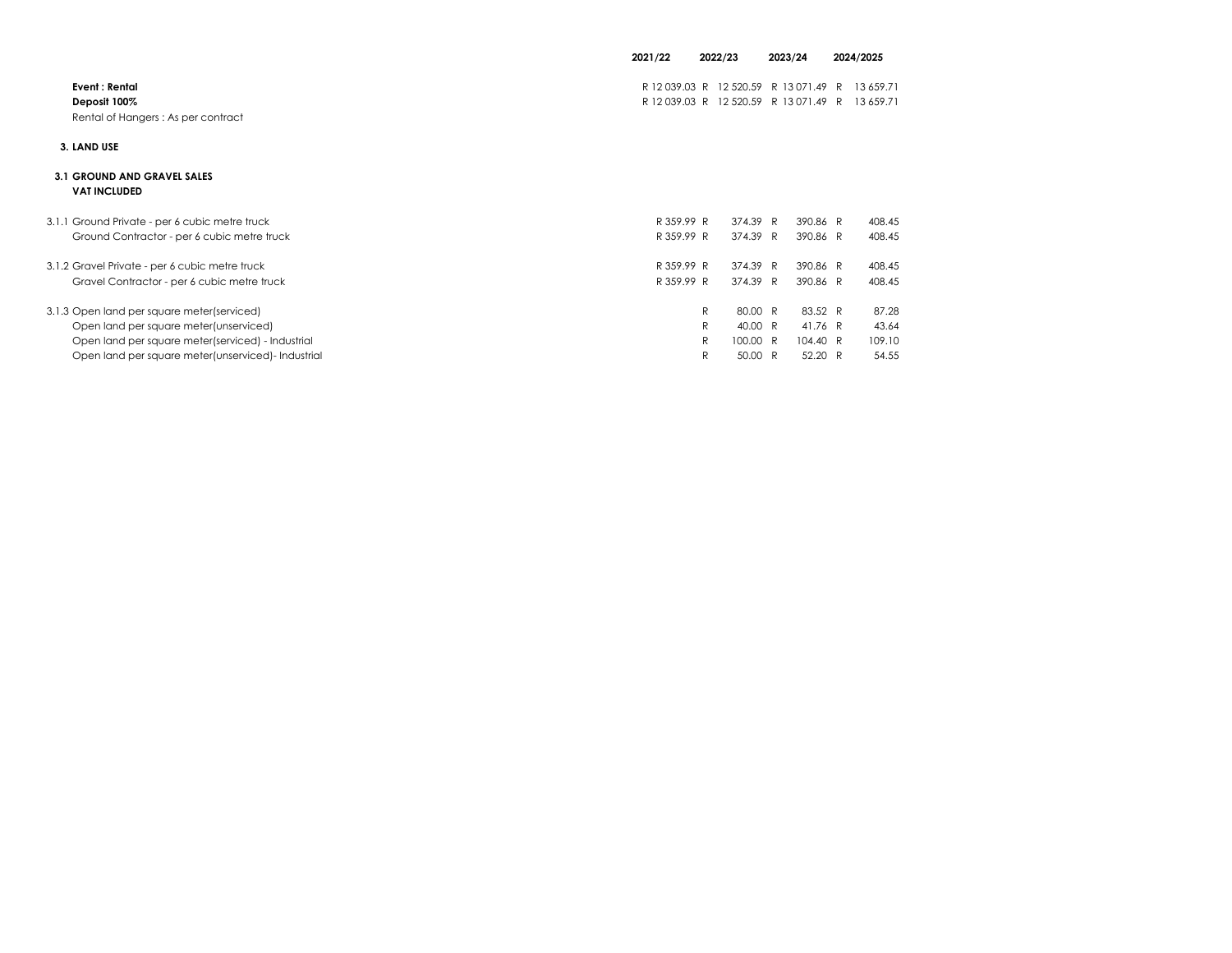|                                                                                                                        | 2021/22               | 2022/23                                         | 2023/24  |         | 2024/2025 |
|------------------------------------------------------------------------------------------------------------------------|-----------------------|-------------------------------------------------|----------|---------|-----------|
| <b>3.2 BUILDING AND OTHER PLANS COPIES</b>                                                                             |                       |                                                 |          |         |           |
| <b>VAT INCLUDED</b>                                                                                                    |                       |                                                 |          |         |           |
| 3.2.1 Black and White                                                                                                  |                       |                                                 |          |         |           |
| Size A4(Removed A0)                                                                                                    | R 15.59 R             | 16.21 R                                         |          | 16.92 R | 17.68     |
| Size A3(Removed A1)                                                                                                    | R 25.98 R             | 27.01 R                                         |          | 28.20 R | 29.47     |
| A2                                                                                                                     | R 103.90 R            | 108.06 R                                        | 112.81 R |         | 117.89    |
| 3.3 BUILDING PLAN APPROVAL - VAT INCLUDED                                                                              |                       |                                                 |          |         |           |
| <b>VAT INCLUDED</b>                                                                                                    |                       |                                                 |          |         |           |
| 3.3.1 Residential and Agricultural stands                                                                              |                       |                                                 |          |         |           |
| Cost per square metre                                                                                                  | R 29.09 R             | 30.26 R                                         |          | 31.59 R | 33.01     |
| Minimum charge                                                                                                         |                       | R 1 350.70 R 1 404.73 R 1 466.54 R              |          |         | 1 532.53  |
| Maximum charge                                                                                                         |                       | R 21 735.88 R 22 605.32 R 23 599.95 R 24 661.95 |          |         |           |
| Penalty: R 20 000 Minimum charge:                                                                                      |                       |                                                 |          |         |           |
| If its more than the minimum charger, this formula will apply : cost per sqm x total sqm of the illegal building x 50% |                       |                                                 |          |         |           |
| 3.3.2 Business, Residential zone 2 and 3 and Guest houses                                                              |                       |                                                 |          |         |           |
| Cost per square metre                                                                                                  | R 57.15 R             | 59.43 R                                         |          | 62.05 R | 64.84     |
| Minimum charge                                                                                                         |                       | R 5 433.97 R 5 651.33 R 5 899.99 R              |          |         | 6 165.49  |
| Penalty: R 50 000 minimum charge                                                                                       |                       |                                                 |          |         |           |
| If its more than the minimum charger, this formula will apply : cost per sqm x total sqm of the illegal building x 50% |                       |                                                 |          |         |           |
| 3.3.3 Industrial stands                                                                                                |                       |                                                 |          |         |           |
| Cost per square metre                                                                                                  | R 103.90 R            | 108.06 R                                        | 112.81 R |         | 117.89    |
| Minimum charge                                                                                                         |                       | R 8 831.50 R 9 184.76 R 9 588.89 R 10 020.39    |          |         |           |
| Penalty: R 80 000 miniunm charge                                                                                       |                       |                                                 |          |         |           |
| If its more than the minimum charger, this formula will apply : cost per sqm x total sqm of the illegal building x 50% |                       |                                                 |          |         |           |
| 3.3.4 NGOS, NPOS and churches                                                                                          |                       |                                                 |          |         |           |
| Cost per square metre                                                                                                  | R 2.60 R              | 10.00 R                                         |          | 10.44 R | 10.91     |
| Penalty: R 5 000 minimum                                                                                               | R 10 per Square meter |                                                 |          |         |           |
| If its more than the minimum charger, this formula will apply: cost per sqm x total sqm of the illegal building x 50%  |                       |                                                 |          |         |           |
| 3.3.5 Government buildings                                                                                             |                       |                                                 |          |         |           |
| Cost per square metre                                                                                                  | R 10.39 R             | 15.00 R                                         |          | 15.66 R | 16.36     |
| Penalty: R10 000 minimum                                                                                               | R15 Per squre meter   |                                                 |          |         |           |
| If its more than the minimum charger, this formula will apply: cost per sqm x total sqm of the illegal building x 50%  |                       |                                                 |          |         |           |
| 3.3.4 Residential Zone 2(2 or more Townhouses) per square meter                                                        | R 31.17 R             | 32.42 R                                         |          | 33.84 R | 35.37     |
| Residential Zone 3 (Flats) per square meter per unit                                                                   | R 31.17 R             | 32.42 R                                         |          | 33.84 R | 35.37     |
| 3.3.5 Occupation certificates                                                                                          | R 155.85 R            | 162.08 R                                        | 169.22 R |         | 176.83    |
|                                                                                                                        |                       |                                                 |          |         |           |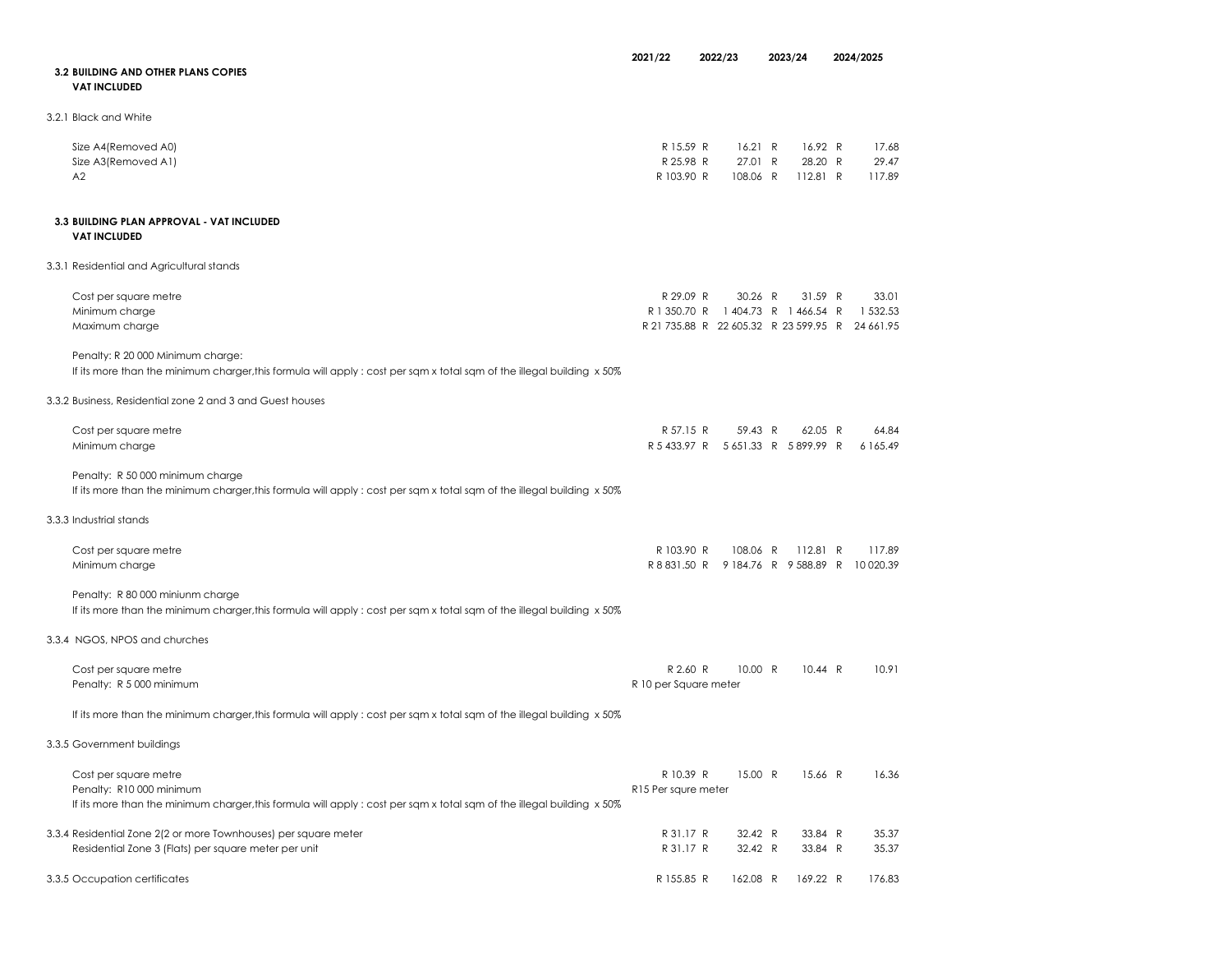| <b>3.4 BUILDING DEPOSITS</b><br>VAT EXCLUDED(BUT PAYABLE)                                                                                                                                                |                                                                       |  |                     |
|----------------------------------------------------------------------------------------------------------------------------------------------------------------------------------------------------------|-----------------------------------------------------------------------|--|---------------------|
| 3.4.1 Residential: 0 - 80 square metre<br>80+ square metre                                                                                                                                               | R 1 662.40 R 1 728.90 R 1 804.97 R<br>R 2805.30 R 2917.51 R 3045.88 R |  | 1886.19<br>3 182.95 |
| 3.4.2 Businesses                                                                                                                                                                                         | R 7 688.60 R 7 996.14 R 8 347.97 R                                    |  | 8723.63             |
| 3.4.3 INTERNAL ALTERATIONS<br>(i) Residential: 0 - 80 square metre<br>80+ square metre                                                                                                                   | R 1 662.40 R 1 728.90 R 1 804.97 R<br>R 2805.30 R 2917.51 R 3045.88 R |  | 1886.19<br>3 182.95 |
| (ii) Business                                                                                                                                                                                            | R 8 727.60 R 9 076.70 R 9 476.08 R                                    |  | 9 902.50            |
| <b>3.5 LAND USE MANAGEMENT FEES</b><br>VAT EXCLUDED(BUT PAYABLE)                                                                                                                                         |                                                                       |  |                     |
| 3.5.1 Category 1 Aplications MPT<br>Township establishment<br>0-20 Erven<br>(Plus R 100 per erf)<br>Plus tariff per erf in addition to the first 20 erven (Plus bulk service contribution)               | R 2 597.50 R 2 701.40 R 2 820.26 R                                    |  | 2947.17             |
| Application for Rezoning                                                                                                                                                                                 | R 2 597.50 R 2 701.40 R 2 820.26 R                                    |  | 2947.17             |
| Removal, amendment or suspension of a restrictive conditions, servitude or reservation<br>against tittle of the land                                                                                     | R 4 363.80 R 4 538.35 R 4 738.04 R                                    |  | 4 9 5 1 . 2 5       |
| Permanent closure of any public place or road                                                                                                                                                            | R 3 117.00 R 3 241.68 R 3 384.31 R                                    |  | 3 5 3 6 . 6 1       |
| Amendment or cancellation in whole or in part of a general plan                                                                                                                                          | R 3 117.00 R 3 241.68 R 3 384.31 R                                    |  | 3 5 3 6 . 6 1       |
| Subdivision/ Consolidation of any land other than the subdivision which is provided for as a<br>category 2 applications per additional portion after 5, the per erf tariff per erf in additional         | R 4 363.80 R 4 538.35 R 4 738.04 R                                    |  | 4 9 5 1 . 2 5       |
| Any consent or approval required in terms of a condition of title, a condition of establishment<br>or condition of an existing scheme or land use scheme                                                 | R 3 636.50 R 3 781.96 R 3 948.37 R                                    |  | 4 1 2 6 .04         |
| 3.5.2 Category 2 Applications (Authorised officials)                                                                                                                                                     |                                                                       |  |                     |
| Application to occupational practice, relaxation of building lines, coverage, boundary wall height,<br>amendment of site development plan (Separate tariff will be charged for simultaneous application) | R 4 363.80 R 4 538.35 R 4 738.04 R                                    |  | 4 9 5 1 . 2 5       |
| Subdivision/consolidation of any land where subdivision is expressly provided for in a<br>land use scheme                                                                                                | R 3 636.50 R 3 781.96 R 3 948.37 R                                    |  | 4 1 2 6 .04         |
| Per additional portion after 5. then per erf tariff per in addition                                                                                                                                      |                                                                       |  |                     |
| The consent of the municipality for any land use purpose or departure or deviation in terms of a<br>land use scheme or existing scheme which does not constitute a land development application          | R 3 636.50 R 3 781.96 R 3 948.37 R                                    |  | 4 1 2 6 .04         |

2021/22 2022/23 2023/24 2024/2025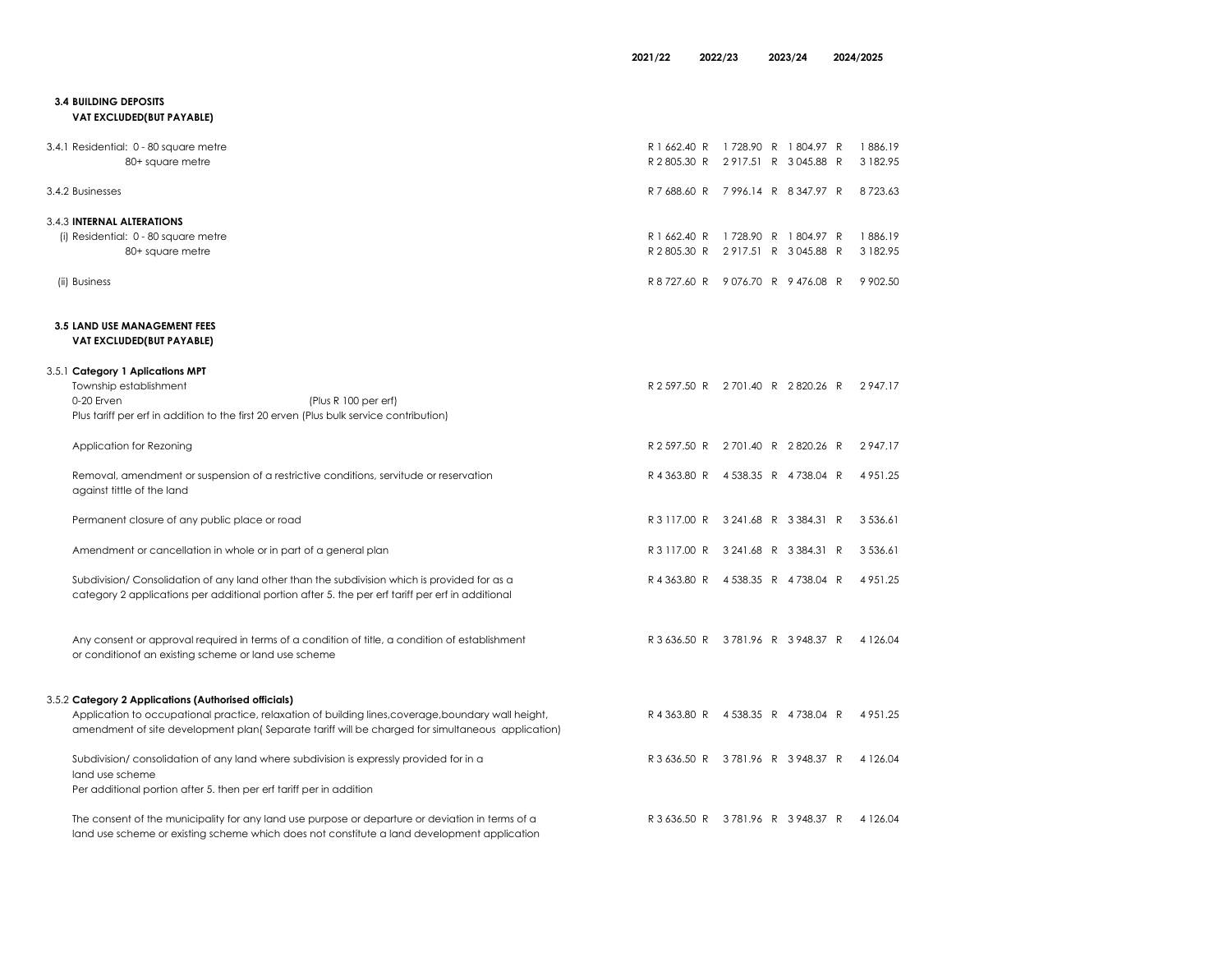|                                                           | 2021/22    | 2022/23                            |          |          |  | 2023/24 |  | 2024/2025 |
|-----------------------------------------------------------|------------|------------------------------------|----------|----------|--|---------|--|-----------|
| 3.5.3 Other tariffs as per specific need                  |            |                                    |          |          |  |         |  |           |
| Hard Copy of SDF                                          |            | R 2 181.90 R 2 269.18 R 2 369.02 R |          | 2 475.63 |  |         |  |           |
| Hard Copy of Land Use Regulations                         | R 467.55 R | 486.25 R                           | 507.65 R | 530.49   |  |         |  |           |
| Customised product compilation fee (DVD, CD of documents) | R 311.70 R | 324.17 R                           | 338.43 R | 353.66   |  |         |  |           |
|                                                           |            |                                    |          |          |  |         |  |           |

### 3.5.4 CONTRAVENTION PENALTY (LAND USE)

| Application cost + 50%                   |                                                 |
|------------------------------------------|-------------------------------------------------|
| Residential, Government and NGO's        | R 24 011.86 R 24 972.33 R 26 071.11 R 27 244.31 |
| Business, Residential 2&3 and Industrial | R 72 056.76 R 74 939.03 R 78 236.35 R 81 756.99 |

### 3.5.5 ENCHROACHMENT

Municipal LandRate per square metre

## 3.6 APPLICATION FOR HOME ENTERPRISE VAT EXCLUDED(BUT PAYABLE)

| R 311.70 R |   |                                  |      | 353.66                                                         |
|------------|---|----------------------------------|------|----------------------------------------------------------------|
|            |   |                                  |      | $\sim$ $-$                                                     |
| R 311.70 R |   |                                  |      | 353.66                                                         |
| R 415.60 R |   |                                  |      | 471.55                                                         |
| R 415.60 R |   |                                  |      | 471.55                                                         |
|            |   |                                  |      |                                                                |
|            | R | 324.17 R<br>432.22 R<br>432.22 R | $-R$ | 338.43 R<br>$-$ R<br>324.17 R 338.43 R<br>451.24 R<br>451.24 R |

## 3.7 CERTIFICATE PER ISSUE VAT EXCLUDED(BUT PAYABLE)

| Valuation                 | R 311.70 R |  | 313.81 R 327.62 R | 342.36 |
|---------------------------|------------|--|-------------------|--------|
| Clearance                 | R 467.55 R |  | 456.46 R 476.54 R | 497.99 |
| Zoning                    | R 311.70 R |  | 324.17 R 338.43 R | 353.66 |
| <b>SPLUMA Certificate</b> | R          |  | 500.00 R 522.00 R | 545.49 |
|                           |            |  |                   |        |

## 3.8 HIRING OF MACHINES( If machine used less than an hour still pay full price)

| Grader per hour  | R 1 101.08 R 1 145.13 R 1 195.51 R 1 249.31 |                             |  |        |
|------------------|---------------------------------------------|-----------------------------|--|--------|
| TLB per hour     |                                             | R677.58 R 704.69 R 735.69 R |  | 768.80 |
| Front end loader | R1058.69 R 1101.04 R 1149.48 R 1201.21      |                             |  |        |
| Water truck      | R635.18 R 660.59 R 689.66 R                 |                             |  | 720.69 |
| Compactor        | R635.18 R 660.59 R 689.66 R                 |                             |  | 720.69 |
|                  |                                             |                             |  |        |

## 3.9 CONTRIBUTION TO BULK SERVICES

| Payments to be made prior to approval of business plans              |  |  |  |  |  |  |  |  |
|----------------------------------------------------------------------|--|--|--|--|--|--|--|--|
| To be levied as per council policy subject to liason with developers |  |  |  |  |  |  |  |  |
| when land salesor new developments are concluded                     |  |  |  |  |  |  |  |  |
| Cost per square metre                                                |  |  |  |  |  |  |  |  |
| Residential low cost                                                 |  |  |  |  |  |  |  |  |
| Non subsidised household                                             |  |  |  |  |  |  |  |  |
| <b>Business</b>                                                      |  |  |  |  |  |  |  |  |
| Industrial                                                           |  |  |  |  |  |  |  |  |
|                                                                      |  |  |  |  |  |  |  |  |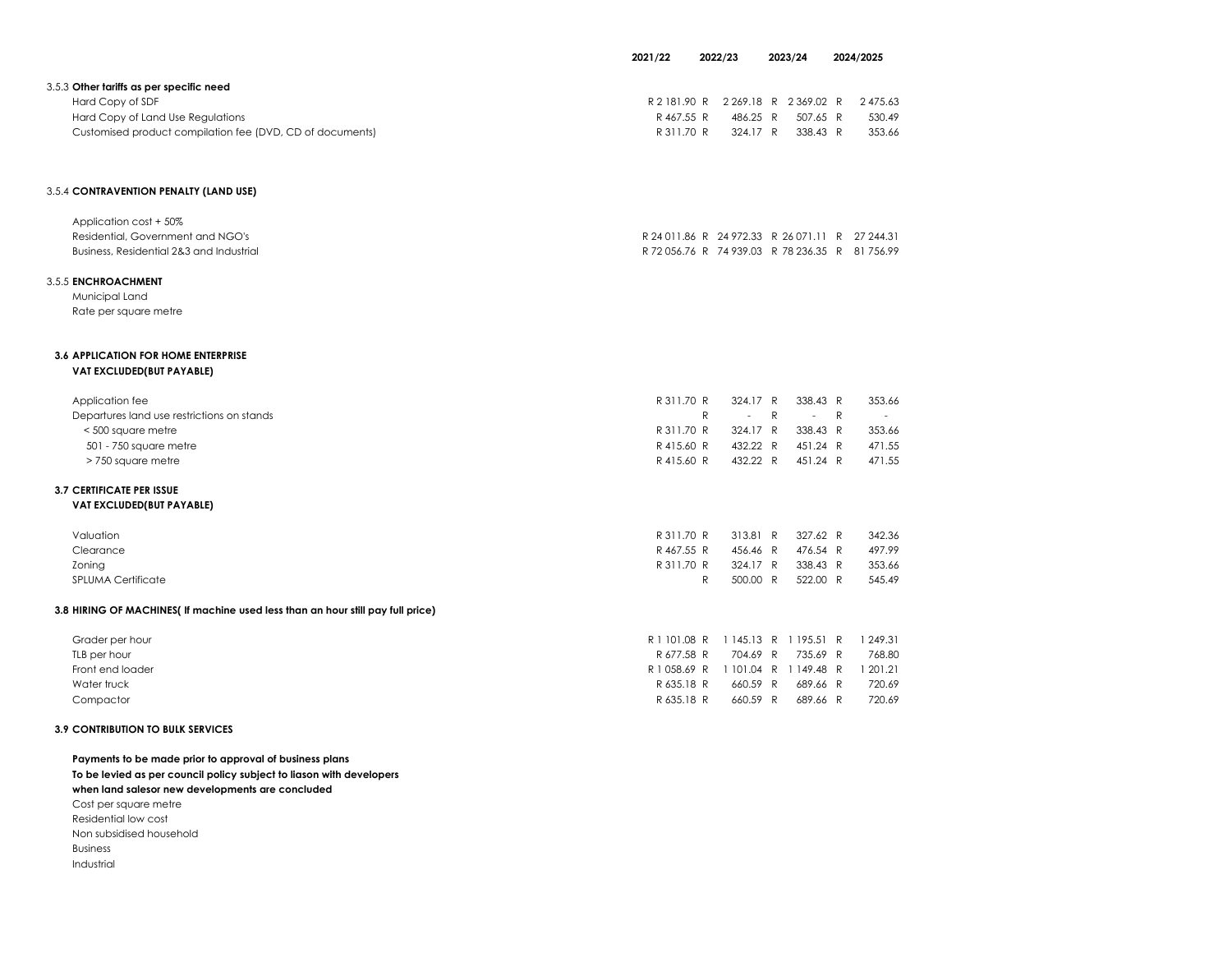|                                                                                                 | 2021/22      | 2022/23                               | 2023/24                 | 2024/2025                                       |  |
|-------------------------------------------------------------------------------------------------|--------------|---------------------------------------|-------------------------|-------------------------------------------------|--|
| 3.9.1 Water                                                                                     |              |                                       |                         |                                                 |  |
| Intermediate LOS                                                                                | R 3 189.91 R |                                       | 3 3 1 7.51 R 3 463.48 R | 3619.33                                         |  |
| Low                                                                                             | R6869.01 R   |                                       | 7143.77 R 7458.09 R     | 7793.71                                         |  |
| Medim                                                                                           |              |                                       |                         | R 13 410.90 R 13 947.34 R 14 561.02 R 15 216.27 |  |
| High                                                                                            |              |                                       |                         | R 25 759.51 R 26 789.89 R 27 968.65 R 29 227.24 |  |
| 3.9.2 Sanitation                                                                                |              |                                       |                         |                                                 |  |
| Low                                                                                             |              |                                       |                         | R 8 831.59 R 9 184.85 R 9 588.99 R 10 020.49    |  |
| Medium                                                                                          |              | R 14 457.91 R 15 036.23 R 15 697.82 R |                         | 16 404.23                                       |  |
| High                                                                                            |              |                                       |                         | R 20 999.81 R 21 839.80 R 22 800.75 R 23 826.79 |  |
| 3.9.3 Electricity                                                                               |              |                                       |                         |                                                 |  |
| LOS                                                                                             |              | R 6 541.90 R 6 803.57 R 7 102.93 R    |                         | 7422.56                                         |  |
| Low                                                                                             |              | R 13 083.79 R 13 607.15 R 14 205.86 R |                         | 14 845.12                                       |  |
| Medium                                                                                          |              |                                       |                         | R 26 167.59 R 27 214.29 R 28 411.72 R 29 690.25 |  |
| high                                                                                            |              |                                       |                         | R 39 251.38 R 40 821.44 R 42 617.58 R 44 535.37 |  |
| 3.10 DISASTER MANAGEMENT FEES                                                                   |              |                                       |                         |                                                 |  |
|                                                                                                 |              |                                       |                         |                                                 |  |
| 3.10.1 Emergency Services Kuruman Airstrip                                                      | R 2 597.50 R |                                       | 2701.40 R 2820.26 R     | 2947.17                                         |  |
| 3.10.2 Emergency Services Tswalu Airstrip                                                       | R 7 195.08 R |                                       | 7482.88 R 7812.12 R     | 8 1 6 3 . 6 7                                   |  |
| 3.10.3 Emergency Services Danielskuil Airstrip                                                  |              | R 3 766.38 R 3 917.03 R 4 089.38 R    |                         | 4 273.40                                        |  |
| 3.10.4 Emergency Services Kathu Airstrip                                                        |              | R 3 142.98 R 3 268.69 R 3 412.52 R    |                         | 3 566.08                                        |  |
| 3.10.5 Flammable liguid registration                                                            |              |                                       |                         |                                                 |  |
| 3.10.5.1 1 Litre to 46000 Litres                                                                | R 363.65 R   | 380.00 R                              | 396.72 R                | 414.57                                          |  |
| 3.10.5.2 46001 to 120 000 Litres                                                                | R 623.40 R   | 650.00 R                              | 678.60 R                | 709.14                                          |  |
| 3.10.5.3 120001 and more                                                                        | R 924.19 R   |                                       | 970.00 R 1012.68 R      | 1 058.25                                        |  |
| 3.10.6 Re- print of Flammable Certificate                                                       | R 124.68 R   | 130.00 R                              | 135.72 R                | 141.83                                          |  |
| 3.10.7 Safety Certificates                                                                      | R 187.02 R   | 200.00 R                              | 208.80 R                | 218.20                                          |  |
| 3.10.8 Re- print of Safety Certificate                                                          | R 124.68 R   | 130.00 R                              | 135.72 R                | 141.83                                          |  |
| 3.10.9 Personnel responding to emergency incidents                                              |              |                                       |                         |                                                 |  |
| 3.10.1 Fire engine per hour                                                                     | R 155.85 R   | 162.08 R                              | 169.22 R                | 176.83                                          |  |
| 3.10.2 Fire engine per kilometre                                                                | R 20.78 R    | 21.61 R                               | 22.56 R                 | 23.58                                           |  |
| 3.10.3 Utility Bakkie per kilometre                                                             | R 13.51 R    | 80.00 R                               | 83.52 R                 | 87.28                                           |  |
| 3.10.4 1 x Firefighter per hour                                                                 | R 31.17 R    | 32.42 R                               | 33.84 R                 | 35.37                                           |  |
| 3.10.5 1 x Officer per hour                                                                     | R 41.56 R    | 43.22 R                               | 45.12 R                 | 47.15                                           |  |
| 3.11 BY LAWS FINES SECTION 2 ACT 32/2000 - LAW ENFORCEMENT                                      |              |                                       |                         |                                                 |  |
| 3.11.1 No person/owner shall damage, deface or tamper with public property                      |              | R                                     | 1 500.00 R 1 566.00 R   | 1 636.47                                        |  |
| 3.11.2 No person shall remove, displace, conceal or tamper with public property                 |              | R                                     | 1 500.00 R 1 566.00 R   | 1 636.47                                        |  |
| 3.11.3 No person shall deface the street surface by means of paint or any other markings        |              | 750.00 R<br>R                         | 783.00 R                | 818.24                                          |  |
| 3.11.4 No person shall throw, discard or deposit refuse on any public place or vacant stand     |              | R<br>750.00 R                         | 783.00 R                | 818.24                                          |  |
| 3.11.5 No person shall refuse any authorized officer without lawful reason, entrance to         |              |                                       |                         |                                                 |  |
| or upon any premises on officer's request                                                       |              | R<br>450.00 R                         | 469.80 R                | 490.94                                          |  |
| 3.11.6 No person shall refuse or fail to give any information lawfully required by the officer. |              | R<br>450.00 R                         | 469.80 R                | 490.94                                          |  |
| 3.11.7 No person shall hinder or obstruct an officer in execution of his/her duties.            |              | 750.00 R<br>R                         | 783.00 R                | 818.24                                          |  |
| 3.11.8 No person shall display any sign, poster or banner that is indecent offensive in a       |              |                                       |                         |                                                 |  |
| public space.                                                                                   |              | R<br>300.00 R                         | 313.20 R                | 327.29                                          |  |
| 3.11.9 No person shall display any sign, poster or banner that is indecent offensive in such a  |              |                                       |                         |                                                 |  |
| manner that is visible from a public space.                                                     |              | R<br>300.00 R                         | 313.20 R                | 327.29                                          |  |
| 3.11.10 No person shall display any sign, poster or banner without written permission of the    |              |                                       |                         |                                                 |  |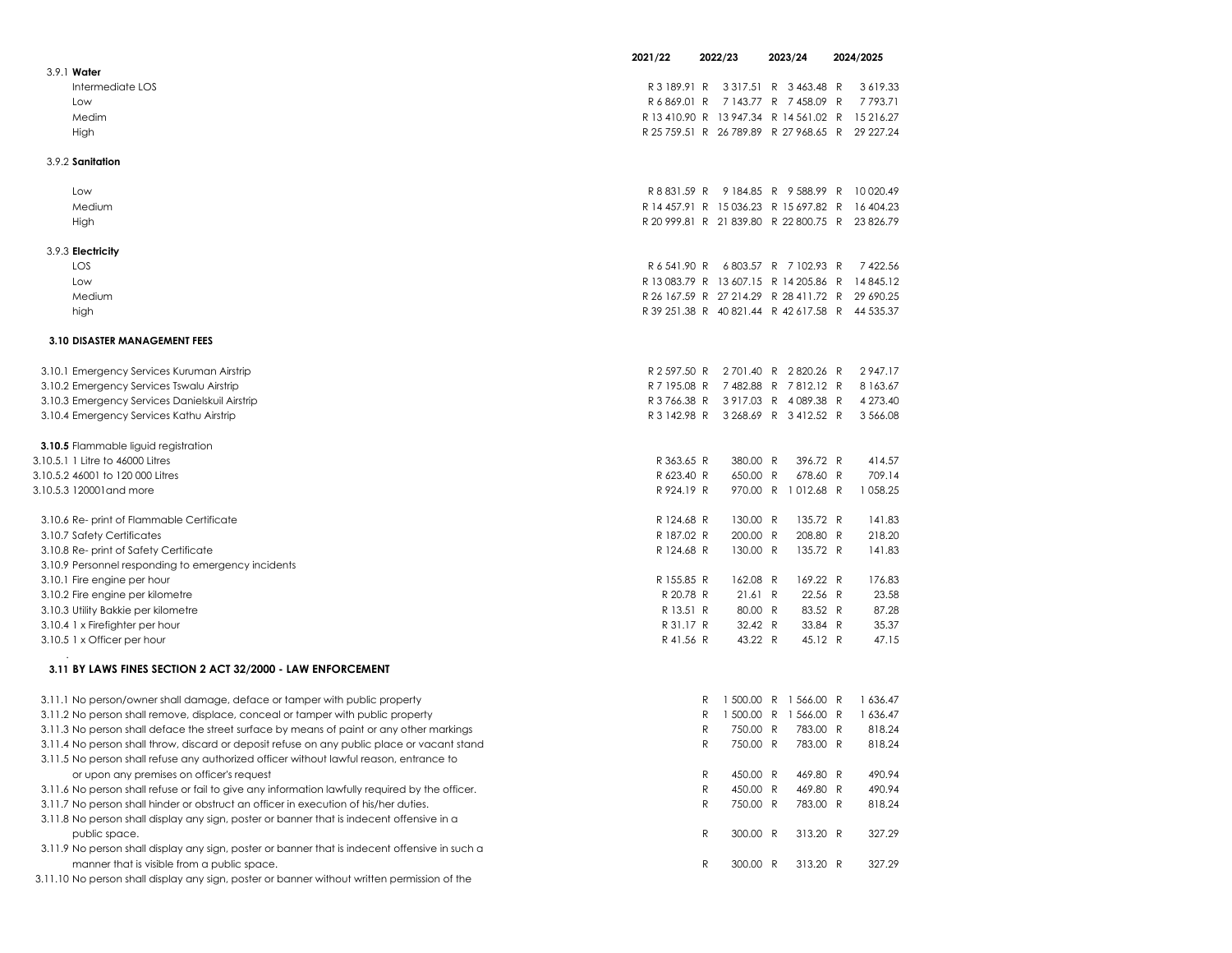|                                                                                                     | 2021/22 |   | 2022/23    | 2023/24             | 2024/2025 |
|-----------------------------------------------------------------------------------------------------|---------|---|------------|---------------------|-----------|
| Municipality.                                                                                       |         | R | 750.00 R   | 783.00 R            | 818.24    |
| 3.11.11 No person shall fial to display the allocated street number.                                |         | R | 200.00 R   | 208.80 R            | 218.20    |
| 3.11.12 No person shall obstruct or hinder an officer that may prohibit the sale, detain, seize     |         |   |            |                     |           |
| of any food wrapping or packaging which in his/her opinion is diseased, unsound,                    |         |   |            |                     |           |
| unwholesome, contaminated or unfit for human consumption.                                           |         | R | 1 500.00 R | 1566.00 R           | 1 636.47  |
| 3.11.13 No person shall damage or de-place a plate displaying street name.                          |         | R | 450.00 R   | 469.80 R            | 490.94    |
| 3.11.14 No person shall damage or de-place a street number.                                         |         | R | 450.00 R   | 469.80 R            | 490.94    |
| 3.11.15 No person shall damage or de-place any sign authorized or erected by the Municipality.      |         | R | 450.00 R   | 469.80 R            | 490.94    |
| 3.11.16 No person shall beg in a public place without written permission from the Municipality.     |         | R | 200.00 R   | 208.80 R            | 218.20    |
| 3.11.17 No person shall beg from door to door without written permission from the Municipality.     |         |   |            |                     |           |
| 3.11.18 No person shall act as a car guard while not employed by a Muniicpality or any              |         |   |            |                     |           |
| permitted organization.                                                                             |         | R | 200.00 R   | 208.80 R            | 218.20    |
| 3.11.19 No organization shall render a car guard service without prior written permission of the    |         |   |            |                     |           |
| Municipality                                                                                        |         | R | 750.00 R   | 783.00 R            | 818.24    |
| 3.11.20 No person shall spill, drop or place in a public place any matter that may impede the       |         |   |            |                     |           |
| cleaniliness of town                                                                                |         | R | 200.00 R   | 208.80 R            | 218.20    |
| 3.11.21 No person shall spill, drop or place in a public place any matter that may cause annoyance  |         |   |            |                     |           |
| or danger.                                                                                          |         | R | 200.00 R   | 208.80 R            | 218.20    |
| 3.11.22 No person shall spit in or at a public place.                                               |         | R | 100.00 R   | 104.40 R            | 109.10    |
| 3.11.23 No person shall urinate or defecate in or at a public place.                                |         | R | 200.00 R   | 208.80 R            | 218.20    |
| 3.11.24 No person shall micro manufacture any form of liquor.                                       |         | R |            | 3000.00 R 3132.00 R | 3 272.94  |
| 3.11.25 No person shall retail sale of consuption of liquor in a public place.                      |         | R |            | 3000.00 R 3132.00 R | 3 272.94  |
| 3.11.26 No person shall consume any form of liquor in a public place.                               |         | R | 750.00 R   | 783.00 R            | 818.24    |
| 3.11.27 No person shall inhale the fumes of any glue, adhesive or volatile substance.               |         | R | 100.00 R   | 104.40 R            | 109.10    |
| 3.11.28 No person shall provide a substance refered to in subsection 10(1) if it is reasonably      |         |   |            |                     |           |
| evident that the substance is acquired for the inhalation of the fumes as indicated in              |         |   |            |                     |           |
| subsection 10(1).                                                                                   |         | R | 750.00 R   | 783.00 R            | 818.24    |
| 3.11.29 No person shall gather, sit, lie or walk in a street or sidewalk in a manner as to cause    |         |   |            |                     |           |
| obstruction or to imped person.                                                                     |         | R | 150.00 R   | 156.60 R            | 163.65    |
| 3.11.30 No person shall use indecent, offensive or loud language in a public space.                 |         | R | 150.00 R   | 156.60 R            | 163.65    |
| 3.11.31 No person shall fight, threaten or disturb other pesons by shouting or arguing in a public  |         |   |            |                     |           |
| place that may lead to violance.                                                                    |         | R | 300.00 R   | 313.20 R            | 327.29    |
| 3.11.32 No person shall cause excessive noise on a public place                                     |         | R | 300.00 R   | 313.20 R            | 327.29    |
| 3.11.33 No person shall disturb the peace in a residential area by causing excessive noise or by    |         |   |            |                     |           |
| fighting, shouting or arguing.                                                                      |         | R | 300.00 R   | 313.20 R            | 327.29    |
| 3.11.34 No person shall explode a firecracker or other fireworks causing a loud noise without       |         |   |            |                     |           |
| the written permission of the Municipality.                                                         |         | R | 750.00 R   | 783.00 R            | 818.24    |
| 3.11.35 No person shall without prior written permission of the Municipality play music or use a    |         |   |            |                     |           |
| microphone to invite the public to business premises.                                               |         | R | 750.00 R   | 783.00 R            | 818.24    |
| 3.11.36 No person shall in or from a public place taut or indicate willingness to work for reward   |         |   |            |                     |           |
| except in an area designated by the Municipality.                                                   |         | R | 750.00 R   | 783.00 R            | 818.24    |
| 3.11.37 No person shall distribute, place or hand out handbills without prior written permission of |         |   |            |                     |           |
| the Municipality.                                                                                   |         | R | 200.00 R   | 208.80 R            | 218.20    |
|                                                                                                     |         |   |            |                     |           |
| 3.12 BY LAWS FINES SECTION 2 ACT 32/2000 - STREET TRADERS                                           |         |   |            |                     |           |
| 3.12.1 No person shall do business as a street trader with prior written permission of the          |         |   |            |                     |           |
| Municipality.                                                                                       |         | R | 450.00 R   | 469.80 R            | 490.94    |
| 3.12.2 No person shall fial to carry written proof of permission to do business as a street trader  |         |   |            |                     |           |
| in possession.                                                                                      |         | R | 200.00 R   | 208.80 R            | 218.20    |
| 3.12.3 No person who do business as a street trader shall allow his/her property to corner a        |         |   |            |                     |           |
| large space.                                                                                        |         | R | 200.00 R   | 208.80 R            | 218.20    |
| 3.12.4 No person shall place his/her goods to constitute a danger to persons.                       |         | R | 200.00 R   | 208.80 R            | 218.20    |
| 3.12.5 No person known as a street trader shall erect a structure to provide shelter/shade.         |         | R | 200.00 R   | 208.80 R            | 218.20    |
| 3.12.6 No person shall obstruct a fire hydrant or demarcated area for the use of emergency          |         |   |            |                     |           |
|                                                                                                     |         |   |            |                     |           |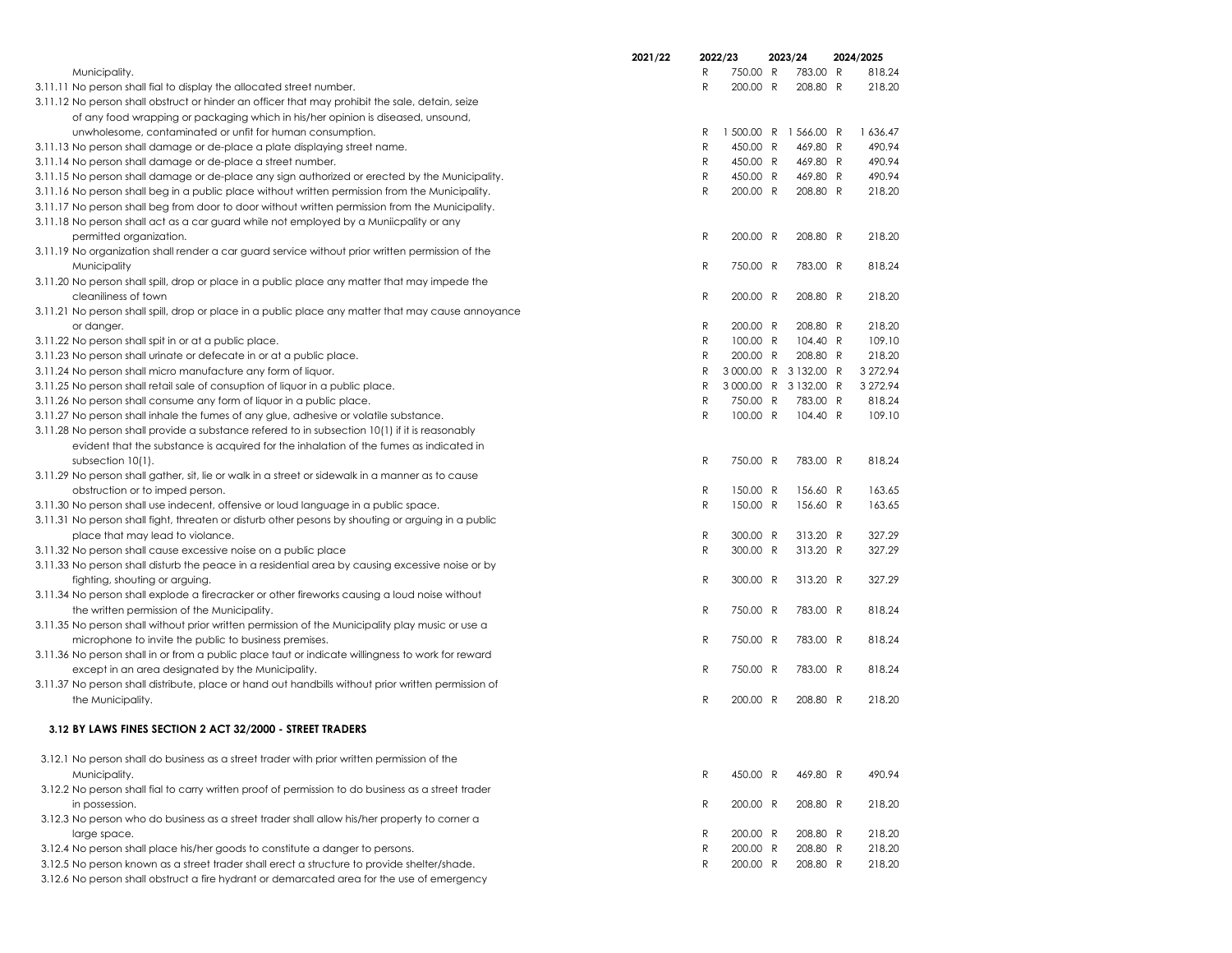|                                                                                                                                                                            | 2021/22 | 2022/23 |                      |   |                      | 2023/24 |                  | 2024/2025 |  |  |
|----------------------------------------------------------------------------------------------------------------------------------------------------------------------------|---------|---------|----------------------|---|----------------------|---------|------------------|-----------|--|--|
| vehicle or service.                                                                                                                                                        |         | R       | 200.00 R             |   | 208.80 R             |         | 218.20           |           |  |  |
| 3.12.7 No person shall leave his/her property or goods after trading hours at the designated                                                                               |         |         |                      |   |                      |         |                  |           |  |  |
| area.                                                                                                                                                                      |         | R       | 200.00 R             |   | 208.80 R             |         | 218.20           |           |  |  |
| 3.12.8 No person shall make an open fire that could harm a peson or damage buildings or<br>vehicles.                                                                       |         | R       | 450.00 R             |   | 469.80 R             |         | 490.94           |           |  |  |
| 3.12.9 No person may keep combustibles in quantities contrary to any law regarding prevention<br>fighting of fires.                                                        |         | R       | 450.00 R             |   | 469.80 R             |         | 490.94           |           |  |  |
| 3.12.10 No person shall strore his/her goods in a manhole, storm wter drain, bus shelter or public                                                                         |         |         |                      |   |                      |         |                  |           |  |  |
| toilet.                                                                                                                                                                    |         | R       | 300.00 R             |   | 313.20 R             |         | 327.29           |           |  |  |
| 3.12.11 No person shall fail to keep his/her goods or property clean and in a sanitary condition.<br>3.12.12 No person shall dispose litter generated by his/her business. |         | R<br>R  | 300.00 R<br>300.00 R |   | 313.20 R<br>313.20 R |         | 327.29<br>327.29 |           |  |  |
| 3.12.13 No person shall fail to ensure that the area is free of litter at the end of the day at the                                                                        |         |         |                      |   |                      |         |                  |           |  |  |
| designated area.                                                                                                                                                           |         | R       | 200.00 R             |   | 208.80 R             |         | 218.20           |           |  |  |
| 3.12.14 No person shall do street trading who obstructs access to or use of a street bus stop shelter<br>or other facility intended for public use.                        |         | R       | 300.00 R             |   | 313.20 R             |         | 327.29           |           |  |  |
| 3.12.15 No person shall do street trading who obstructs the visibility of a display window signboard                                                                       |         |         |                      | R |                      | R       |                  |           |  |  |
| or premises.                                                                                                                                                               |         | R       | 300.00 R             |   | 313.20 R             |         | 327.29           |           |  |  |
| 3.12.16 No person shall do street trading who obstrucs access to a building automatic bank teller                                                                          |         |         |                      |   |                      |         |                  |           |  |  |
| or pedestrian crossing.                                                                                                                                                    |         | R       | 300.00 R             |   | 313.20 R             |         | 327.29           |           |  |  |
| 3.12.17 No person shall leave less than 2m width of a sidewalk clear for pedestrian use, or any other                                                                      |         |         |                      |   |                      |         |                  |           |  |  |
| manner obstructs pedestrians.                                                                                                                                              |         | R       | 300.00 R             |   | 313.20 R             |         | 327.29           |           |  |  |
| 3.12.18 No person shall do street trading who obstructs the view of any road user.                                                                                         |         | R       | 300.00 R             |   | 313.20 R             |         | 327.29           |           |  |  |
| 3.12.19 No person shall do street trading who causes an obstruction on the road way.                                                                                       |         | R       | 750.00 R             |   | 783.00 R             |         | 818.24           |           |  |  |
| 3.12.20 No person shall do street trading who obstruct any Road marking.                                                                                                   |         | R       | 450.00 R             |   | 469.80 R             |         | 490.94           |           |  |  |
| 3.12.21 No person shall do street trading or interfere in any wasy with any vehicle park along side                                                                        |         |         |                      |   |                      |         |                  |           |  |  |
| such place.                                                                                                                                                                |         | R       | 450.00 R             |   | 469.80 R             |         | 490.94           |           |  |  |
| 3.12.22 No street trader may compete with existing businesses.                                                                                                             |         | R       | 450.00 R             |   | 469.80 R             |         | 490.94           |           |  |  |
| 3.12.23 No person shall do business as a street trader on verge.                                                                                                           |         | R       | 450.00 R             |   | 469.80 R             |         | 490.94           |           |  |  |
| 3.12.24 No person shall do business as a street trader at a place of worship of any faith or                                                                               |         |         |                      |   |                      |         |                  |           |  |  |
| denomination.                                                                                                                                                              |         | R       | 450.00 R             |   | 469.80 R             |         | 490.94           |           |  |  |
| 3.12.25 No person shall do business as street trader in front of a historical monument.                                                                                    |         | R       | 450.00 R             |   | 469.80 R             |         | 490.94           |           |  |  |
| 3.12.26 No person shall do business as street trader in front of a building used for public public<br>purposes.                                                            |         | R       | 450.00 R             |   | 469.80 R             |         | 490.94           |           |  |  |
| 3.13 BY LAWS FINES SECTION 2 ACT 32/2000 - WASTE MANAGEMENT BY - LAWS                                                                                                      |         |         |                      |   |                      |         |                  |           |  |  |
| 3.13.1 No person shall open, tamper with or remove anything from a plastic bin liner placed                                                                                |         |         |                      |   |                      |         |                  |           |  |  |
| outside a property.                                                                                                                                                        |         | R       | 200.00 R             |   | 208.80 R             |         | 218.20           |           |  |  |
| 3.13.2 No person shall enter a disposal site for any purpose other than the disposal of refuse.                                                                            |         | R       | 200.00 R             |   | 208.80 R             |         | 218.20           |           |  |  |
| 3.13.3 No person shall remove or interfere with refuse at a Municipal disposal site.                                                                                       |         | R       | 200.00 R             |   | 208.80 R             |         | 218.20           |           |  |  |
| 3.14 NOISE ABATEMENT AND PREVENTION OF NUISANCE BY-LAWS                                                                                                                    |         |         |                      |   |                      |         |                  |           |  |  |
| 3.14.1 No person shall dump accumulate objectionable material on any erf, street drain, water<br>furrow or sewer thoroughfare.                                             |         | R       | 1500.00 R 1566.00 R  |   |                      |         | 1 636.47         |           |  |  |
| 3.14.2 No person shall do work business or profession on any erf in Municipal area source or<br>become a discomfort or annoyance to the neighbourhood.                     |         | R       | 450.00 R             |   | 469.80 R             |         | 490.94           |           |  |  |
| 3.14.3 No person shall deposit, drop or place any fruit or vegetable peels, broken glass bottles or                                                                        |         | R       | 450.00 R             |   | 469.80 R             |         | 490.94           |           |  |  |
| 3.14.4 No person will be allowed any erf to be overgrown with bush, weeds or grass or other                                                                                |         |         |                      |   |                      |         |                  |           |  |  |
| vegetation except cultivated trees.<br>3.14.5 No person shall be allowed to keep on his premises any animal or bird which creates a                                        |         | R       | 450.00 R             |   | 469.80 R             |         | 490.94           |           |  |  |
| disturbance or a nuisance to the neighbours by making frequent and excessive noise.                                                                                        |         | R       | 300.00 R             |   | 313.20 R             |         | 327.29           |           |  |  |
| 3.14.6 No person will be permitted the carcass of any animal being his property of which he is in                                                                          |         |         |                      |   |                      |         |                  |           |  |  |
| charge on his premises in a Municipal area.                                                                                                                                |         | R       | 300.00 R             |   | 313.20 R             |         | 327.29           |           |  |  |
| 3.14.7 No person shall disturb the public peace in any street or public by means of shouting                                                                               |         |         |                      |   |                      |         |                  |           |  |  |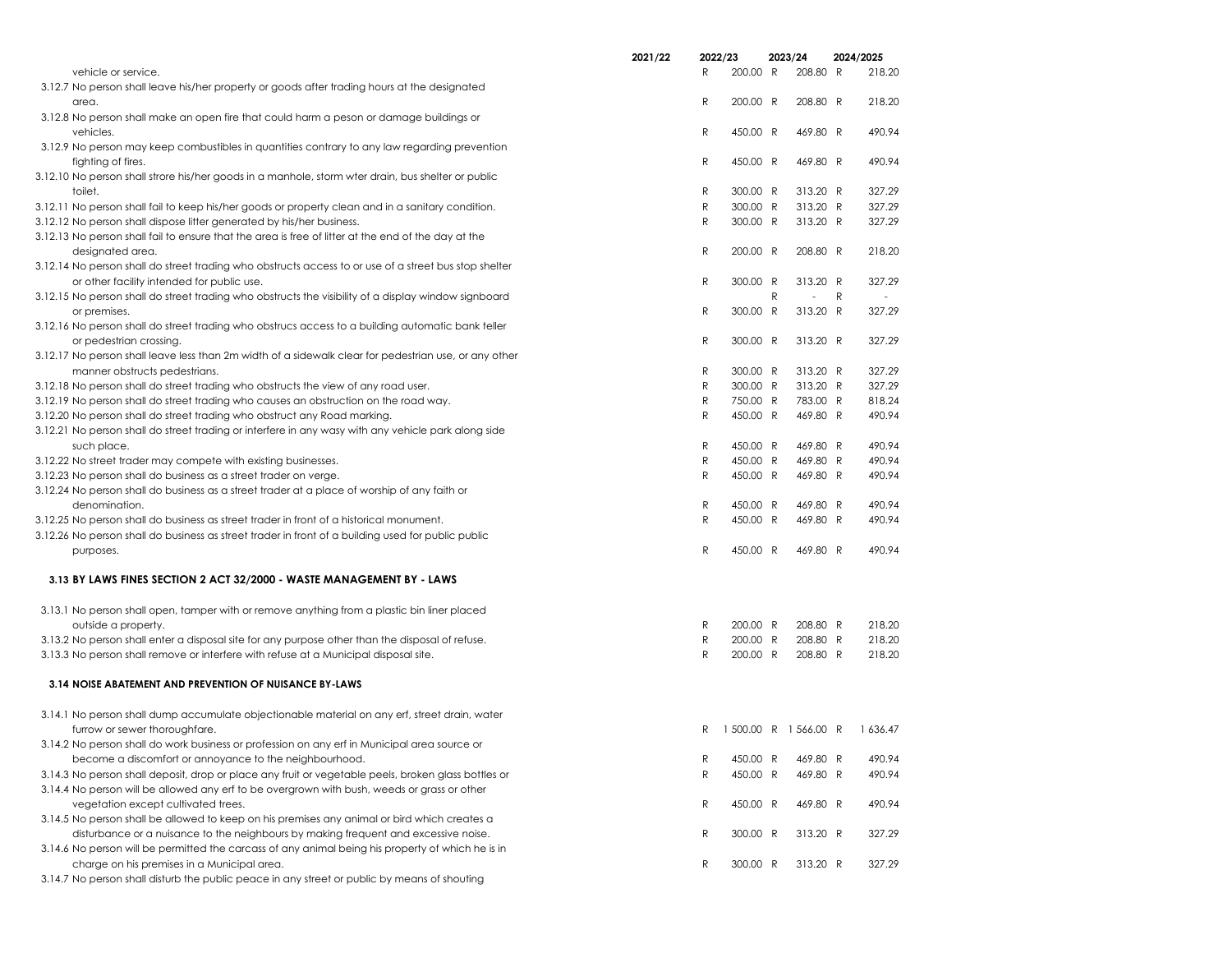|                                                                                                                              | 2021/22 |           | 2022/23    |           | 2023/24               |   | 2024/2025 |
|------------------------------------------------------------------------------------------------------------------------------|---------|-----------|------------|-----------|-----------------------|---|-----------|
| insistent hooting wrangling quarreling by collecting a crowd for striking.                                                   |         | R         | 300.00 R   |           | 313.20 R              |   | 327.29    |
| 3.14.8 No person will be allowed to advertise in any street or public place by means of omega                                |         |           |            |           |                       |   |           |
| phone, loudspeaker or similar device shouting blowing horns.                                                                 |         | ${\sf R}$ | 300.00 R   |           | 313.20 R              |   | 327.29    |
| 3.15 BY -LAWS PARKS FOR CARAVANS & MOBILE HOMES                                                                              |         |           |            |           |                       |   |           |
|                                                                                                                              |         |           |            |           |                       |   |           |
| 3.15.1 No person will be allowed to camp on a site without a valid camping permit.                                           |         | R         | 750.00 R   |           | 783.00 R              |   | 818.24    |
| 3.15.2 No person will be allowed to wash or hang out to dry articles else where than in the                                  |         |           |            | ${\sf R}$ |                       | R |           |
| washing area.                                                                                                                |         | R         | 200.00 R   |           | 208.80 R              |   | 218.20    |
| 3.15.3 No person will be allowed to dispose of refuse else where than in a refuse bin.                                       |         | R         | 1 500.00 R |           | 1 566.00 R            |   | 1 636.47  |
| 3.15.4 No person will be allowed to disturb, deface, damage, destroy or remove any movable                                   |         |           |            | R         |                       | R |           |
| or immovable property belonging to the Municipality including signs, trees and bushes.                                       |         | R         | 750.00 R   |           | 783.00 R              |   | 818.24    |
| 3.15.5 No person will be allowed to injure, kill, capture or disturb any animal, bird, nest or eggs                          |         |           |            |           |                       |   |           |
| of any bird.                                                                                                                 |         | R         | 200.00 R   |           | 208.80 R              |   | 218.20    |
| 3.15.6 No person will be allowed to do any repairs on any vehicle within the caravan park or<br>mobile homes.                |         | R         | 200.00 R   |           | 208.80 R              |   | 218.20    |
| 3.15.7 No person will be allowed to apper in a nude state or improperly dressed.                                             |         | ${\sf R}$ | 200.00 R   |           | 208.80 R              |   | 218.20    |
| 3.15.8 No person will be allowed to enter any sanitary convenience or dressing room for the                                  |         |           |            |           |                       |   |           |
| opposite sex.                                                                                                                |         | R         | 450.00 R   |           | 469.80 R              |   | 490.94    |
| 3.15.9 No person will be allowed to deposit bottles, broken glass or rubbish at caravans and                                 |         |           |            |           |                       |   |           |
| mobile homes.                                                                                                                |         | R         | 450.00 R   |           | 469.80 R              |   | 490.94    |
| 3.15.10 No person will be allowed to make any music in a manner which disturb the peace and                                  |         |           |            |           |                       |   |           |
| cause a nuisance to campers.                                                                                                 |         | R         | 450.00 R   |           | 469.80 R              |   | 490.94    |
| 3.15.11 No person will be allowed to make a fire it it is not in an assinged place or mobile barbaque                        |         | R         | 300.00 R   |           | 313.20 R              |   | 327.29    |
| equipment.                                                                                                                   |         |           |            |           |                       |   |           |
| 3.15.12 No person will be allowed to discharge a fire arm, air riffle or air pistol at Caravan Park or                       |         | R         | 300.00 R   |           | 313.20 R              |   | 327.29    |
| mobile homes.                                                                                                                |         |           |            |           |                       |   |           |
| 3.15.13 No person will be allowed to discharge any fireworks at Caravan park or mobile homes.                                |         | R         | 300.00 R   |           | 313.20 R              |   | 327.29    |
| 3.15.14 No person will be allowed to collect alms, beg or gamble at Caravan park or mobile homes.                            |         | R         | 450.00 R   |           | 469.80 R              |   | 490.94    |
| 3.15.15 No person will be allowed to make a electrical connection without the permission of the                              |         |           |            |           |                       |   |           |
| caretaker.                                                                                                                   |         | R         | 450.00 R   |           | 469.80 R              |   | 490.94    |
| 3.15.16 No person will be allowed to use an electrical connection for a purpose other than                                   |         |           |            |           |                       |   |           |
| campers or camping needs.                                                                                                    |         | R         | 450.00 R   |           | 469.80 R              |   | 490.94    |
| 3.15.17 No person will be allowed to hinder any employee of the Municipality in the execution                                |         |           |            |           |                       |   |           |
| of his/her duties.                                                                                                           |         | ${\sf R}$ | 450.00 R   |           | 469.80 R              |   | 490.94    |
| 3.16 SELLING OF FOOD                                                                                                         |         |           |            |           |                       |   |           |
|                                                                                                                              |         |           |            |           |                       |   |           |
| 3.16.1 No person shall sell food from any premises whereon a case fo communicable disease                                    |         |           |            |           |                       |   |           |
| has occurred.                                                                                                                |         | R         | 750.00 R   |           | 783.00 R              |   | 818.24    |
| 3.16.2 No person shall sell food from any source wherefrom food previously supplied is suspected                             |         |           |            |           |                       |   |           |
| to have been the cause of any case of cummunicable disease.                                                                  |         |           |            |           |                       |   |           |
| 3.16.3 No person shall sell food from a vehicle (other than a bicycle) which is not registered or                            |         |           |            |           |                       |   |           |
| approved of in terms of the By-Laws.                                                                                         |         |           |            |           |                       |   |           |
| 3.16.4 No person shall sell food if he is of the opinion that consumption thereof is likely to cause<br>sickness or disease. |         | R         | 750.00 R   |           | 783.00 R              |   | 818.24    |
| 3.16.5 No person shall sell food if it does not meet with the standards of these By-Laws.                                    |         | R         | 750.00 R   |           | 783.00 R              |   | 818.24    |
| 3.16.6 No person shall sell food at or from any premises whereon the buildings or other                                      |         |           |            |           |                       |   |           |
| circumstances do not meet with the requirements of these By-Laws.                                                            |         | R         |            |           | 1 500.00 R 1 566.00 R |   | 1 636.47  |
| 3.16.7 No person shall operate a business involbint the preparation, storing, handling, sale or                              |         |           |            |           |                       |   |           |
| distribution of food without a valid licence.                                                                                |         | R         |            |           | 1 500.00 R 1 566.00 R |   | 1 636.47  |
| 3.16.8 No person shall caryy on with business if the walls are not constructed of brick, concrete or                         |         |           |            |           |                       |   |           |
| any any approved materiall not smoothly finished of portions the premises, where food is                                     |         |           |            |           |                       |   |           |
| prepared must be in addition suitably covered with tiles.                                                                    |         |           |            |           |                       |   |           |
| 3.16.9 No person shall carry on with business if the floors of the premises where food is being                              |         | R         | 750.00 R   |           | 783.00 R              |   | 818.24    |
|                                                                                                                              |         |           |            |           |                       |   |           |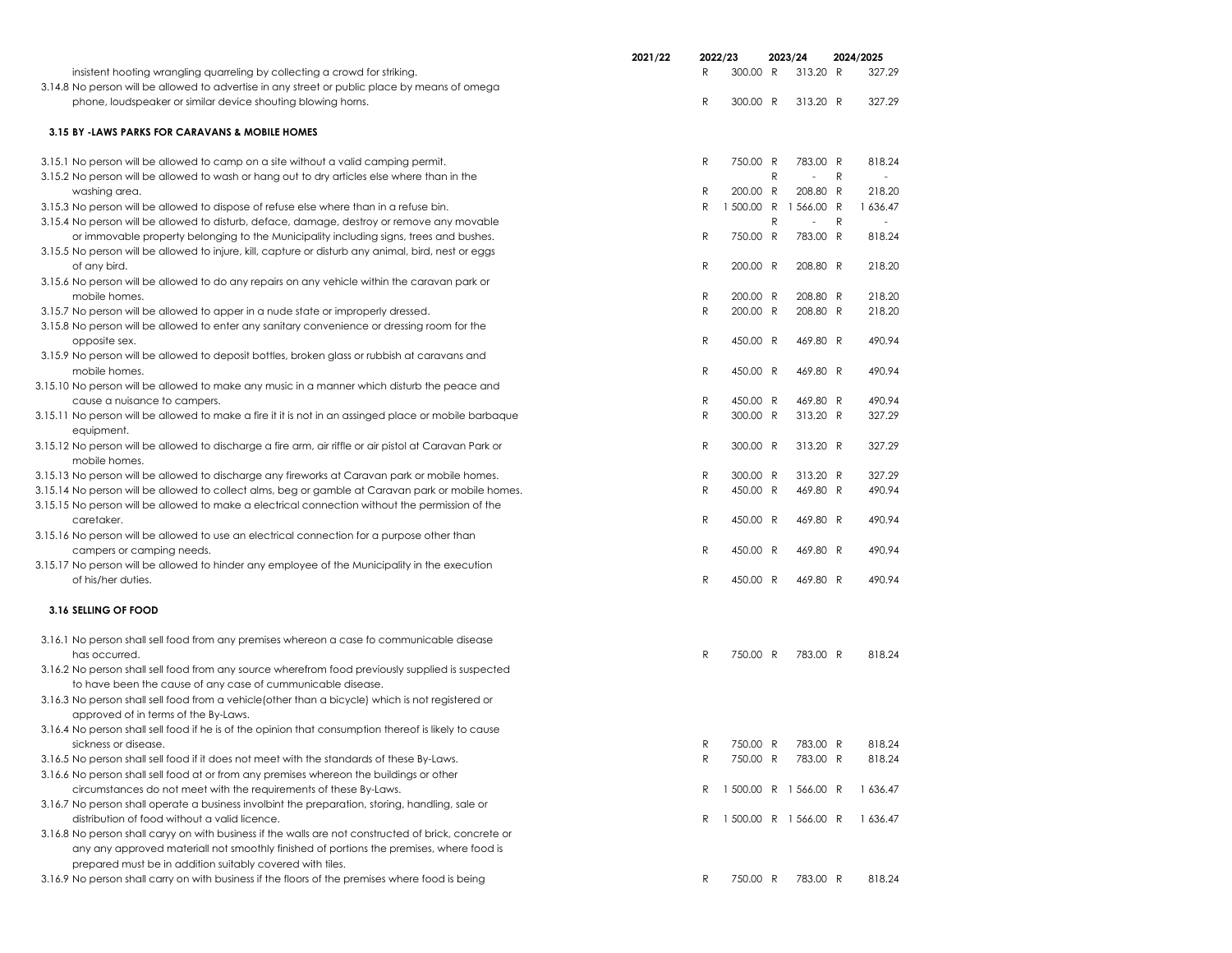|                                                                                                       | 2021/22 | 2022/23      |            | 2023/24    | 2024/2025 |
|-------------------------------------------------------------------------------------------------------|---------|--------------|------------|------------|-----------|
| prepared, stored and handled is not constructed of concrete or other similar solid                    |         |              |            |            |           |
| impervious rat proof materia.                                                                         |         | R            | 750.00 R   | 783.00 R   | 818.24    |
| 3.16.10 No person shall carry on with business of preparationof food if the ceilings are not of       |         | $\mathsf{R}$ | 750.00 R   | 783.00 R   | 818.24    |
| approved material with lime or cement plate or other suitable impervious material.                    |         | R            | 750.00 R   | 783.00 R   | 818.24    |
| 3.16.11 No person shall carry on with business if not comply with the adequate natural or article     |         |              |            |            |           |
| means of lighting and ventilation in conformity with the requirements of the Municipal                |         |              |            |            |           |
| Building By-Laws.                                                                                     |         | ${\sf R}$    | 450.00 R   | 469.80 R   | 490.94    |
| 3.16.12 No person shall carry on business if the premises is not constructed to fully vermin proof in |         |              |            |            |           |
| all respect in the prescribed standards.                                                              |         | R            | 450.00 R   | 469.80 R   | 490.94    |
| 3.6.13 No person or owner shall use a premises with an opening or an inlet to the drains form a       |         |              |            |            |           |
| urinal or stable.                                                                                     |         | R            | 750.00 R   | 783.00 R   | 818.24    |
| 3.6.14 No person shall use a space in the yard for the storage of refuse receptacles and no           |         |              |            |            |           |
| acces thereto other than through the shop of manufactory.                                             |         | R            | 750.00 R   | 783.00 R   | 818.24    |
| 3.6.15 No person shall be allowed to make use of other than effective means of draining and           |         |              |            |            |           |
| disposal of waste liquids and storm water.                                                            |         | R            | 750.00 R   | 783.00 R   | 818.24    |
| 3.6.16 No person shall be allowed to do business in a kiosk tht is not approved by a Municipal        |         |              |            |            |           |
| engineer.                                                                                             |         | R            | 750.00 R   | 783.00 R   | 818.24    |
| 3.6.17 The owner fails to repair or maintain all the building, hardened areas, drains, drainage       |         |              |            |            |           |
| corrections and or other appurtenances in a good order and condition.                                 |         | R            | 750.00 R   | 783.00 R   | 818.24    |
| 3.6.18 The owner fails to paint color wash, lime wash or otherwise suitably renovate any exterior     |         |              |            |            |           |
| part of the premises owned by him when so required by the Health Inspector.                           |         | R            | 450.00 R   | 469.80 R   | 490.94    |
| 3.6.19 The occupier fails to paint or otherwise suitably renovate any internal part of the premises   |         |              |            |            |           |
| occupied by him at least once every year and at such other times as may be required by                |         |              |            |            |           |
| the Health Inspector.                                                                                 |         | R            | 450.00 R   | 469.80 R   | 490.94    |
| 3.6.20 No flesh of any animal or carcass of any bird that died as the result of an accident or        |         |              |            |            |           |
| disease shall be prepared for sale, store or kept.                                                    |         | R            | 1 500.00 R | 1 566.00 R | 1 636.47  |
| 3.6.21 No owner shall fail to keep all milk dairy products, meat dressed poultry, fish or any other   |         |              |            |            |           |
| article of food whether frozen cooker or otherwise at the correct temperatures.                       |         | R            | 750.00 R   | 783.00 R   | 818.24    |
| 3.6.22 No owner shall fail to comply of any authorized officer that forbid the use of any vessel,     |         |              |            |            |           |
| utensil, machine, equipment or apparatus used for the manufacture, preparation, storage,              |         |              |            |            |           |
| handling, sale or distribution of food which in his opinion is unsuitable.                            |         | R            | 750.00 R   | 783.00 R   | 818.24    |
| 3.6.23 No owner shall fail to comply of any authorized officer that forbid the use of any type of     |         |              |            |            |           |
| glass of bottle, jar, tin, carton, plastic, tube or other container for the packing of any article    |         |              |            |            |           |
| of food or without the written authority of the Health Inspector.                                     |         | R            | 750.00 R   | 783.00 R   | 818.24    |
| 3.6.24 No person shall handle, convey, transit, deliver, store or deposit any food or cause or        |         |              |            |            |           |
| permit any food to be handled, conveyed, delivered, stored or deposited unless such food              |         |              |            |            |           |
| is effectively protected against contamination.                                                       |         |              |            |            |           |
| 3.6.25 No person shall cause or permit in any matter a substance or ingredient which is diseased,     |         |              |            |            |           |
| unsound, unwholesome or injurious to health to be used in the manufacture or preparation              |         |              |            |            |           |
| of any article food or drink for human consumption.                                                   |         | R            | 450.00 R   | 469.80 R   | 490.94    |
|                                                                                                       |         |              |            |            |           |